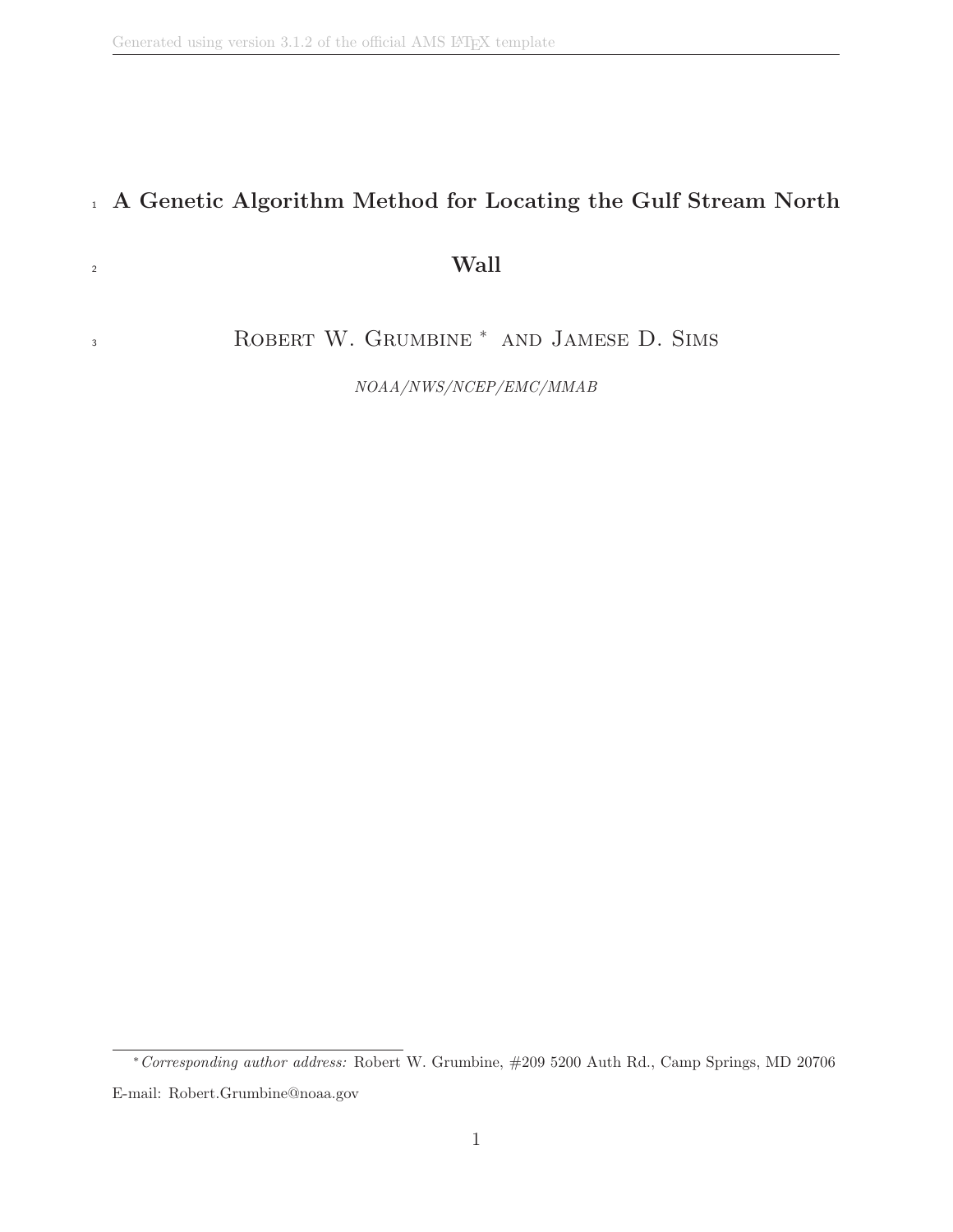#### ABSTRACT

 Genetic algorithms are a tool for solving problems, particularly where there are many possible good solutions and it is relatively easy to tell when you have found one but hard to decide what will produce the best solution beforehand. Locating the North Wall of the Gulf Stream is such a problem. We demonstrate the application of Genetic Algorithms to this problem, as has been applied in NWS operations since 2003 in support of ocean forecasting.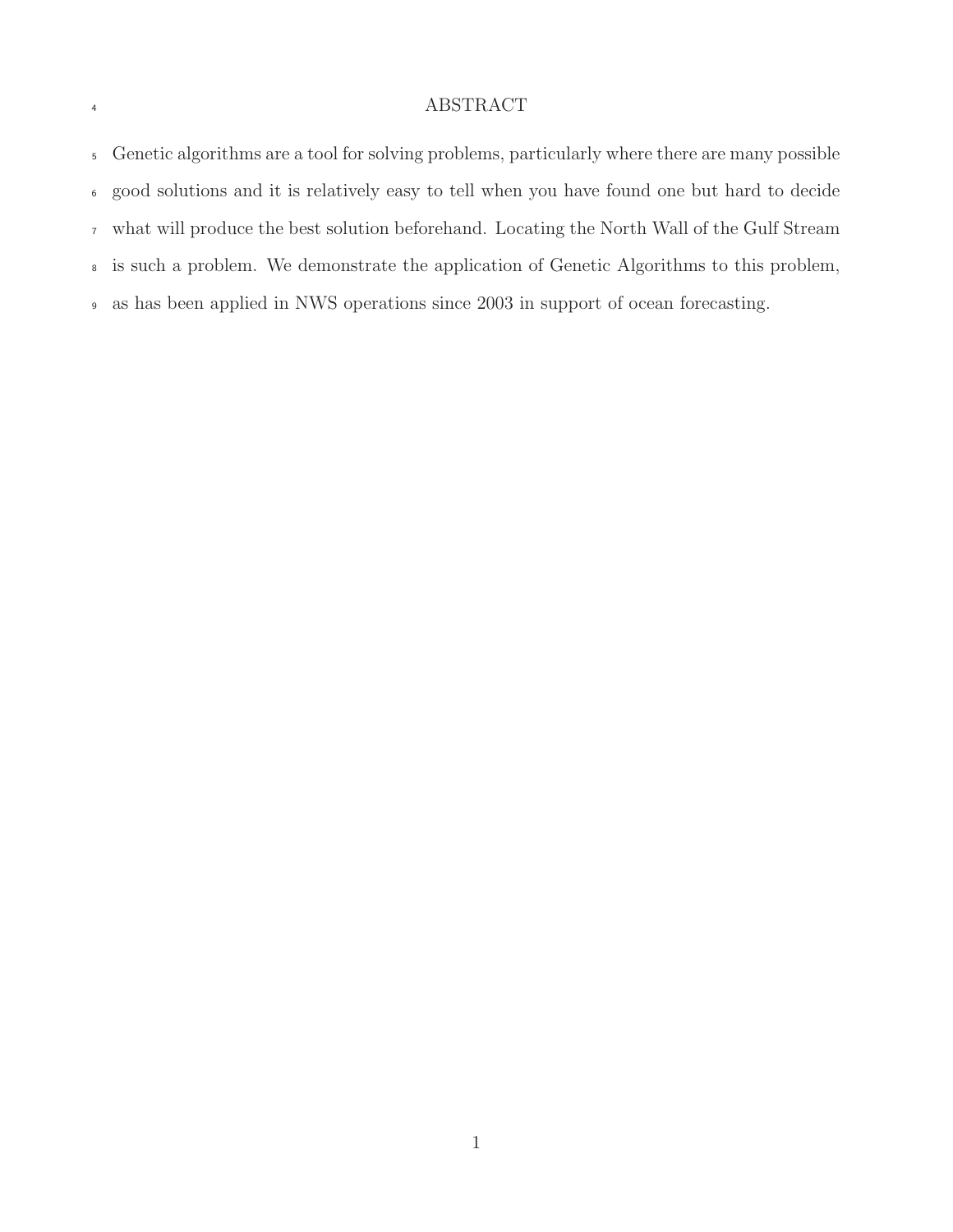#### 10 1. Introduction

 The location of the Gulf Stream, particularly the northern edge (or 'wall') is an important feature for, among other uses, ocean wave forecasting. Ocean wave models, for example NOAA WaveWatch III [Tolman 1991, Tolman et al. 2002], do not yet include ocean current fields. The currents are important because when waves are running against the currents, they steepen and are more dangerous to shipping [e.g. Phillips, 1977]. Steps in support of improving wave forecast guidance in NCEP has been to implement a regional ocean forecast system (ROFS) [Rivin et al., 2002] in 2001, and an improved model, the Real Time Ocean Forecast System-Atlantic (RTOFS-Atlantic) 13 Dec 2005 [MMAB, 2005 et seq.] which do provide guidance for ocean currents.

 Nevertheless, it is desirable to have a more specific description of the location of the Gulf Stream north wall because not only is it a region of high currents, it is a region of warm water that can lead to unstable boundary layers in a cold air outbreak. Usually, the Gulf Stream and its north wall are located by a human analyst, examining satellite sea surface temperature observations and possibly other data sources. It is nontrivial for a human analyst to locate the Gulf Stream from data, consequently, e.g., it is done only 3 times per week by the Navy. Such a process would be difficult to apply to a daily run of a model, and for 5 days of forecast. One difficulty for analysis and users is that areas can be cloud covered for extended periods – as for cold air outbreaks, which is one of the periods of greatest need for such information. A second major drawback is that such analysis is typically only done for present observations. For making wave and marine weather forecasts, it is desirable to have automated guidance as to where the Gulf Stream north wall is going to be.

 Since NCEP started running in 2001 an ocean forecast system for both nowcast and forecast purposes to 48 hours [Rivin et al, 2002] there have been objective fields on which <sup>34</sup> algorithms could be run to locate the Gulf Stream north wall. An improved ocean model was implemented in December 2005 [MMAB, 2005 et seq.]. The challenge is to find a method which can do so in an automated way, which is stable, and which produces reasonable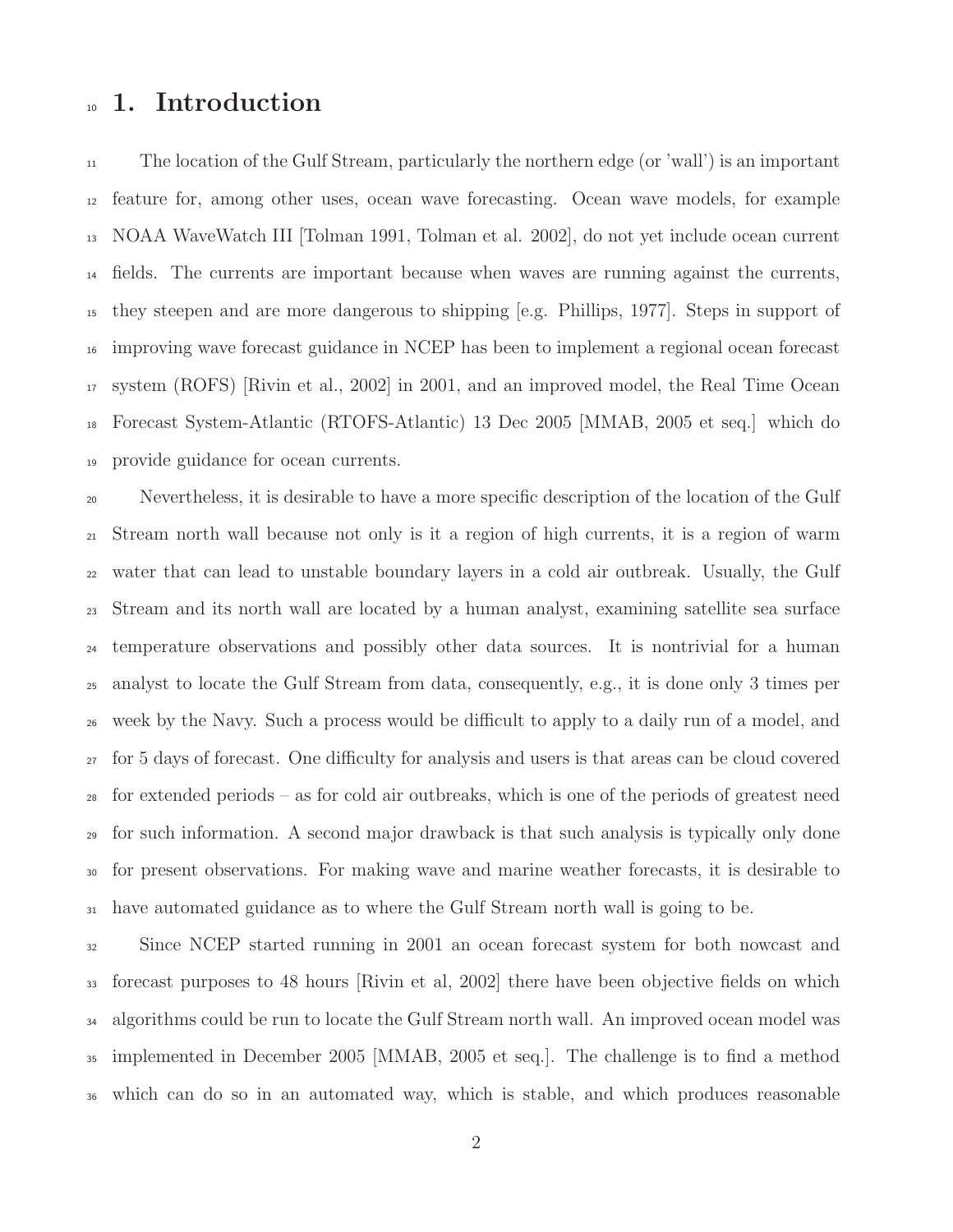<sup>37</sup> guidance for the intended user community of marine forecasters. While there are many approaches to locating the Gulf Stream documented in the literature, a common feature they have is reliance on very high resolution inputs – typically the 1.1 km of the AVHRR [e.g. Cornillon and Watts, 1987]. While the newer RTOFS model has a higher resolution than the ROFS, it is still only 5-10 km in the Gulf Stream region. A further question is how well such methods will perform in the event that the input (such as the ROFS model, we'll see below) is biased in some way, or if its biases change through time.

 Rather than tackle the problem of perfecting extant methods, and then have to re-write or retune them when the model changes, we encountered and have applied a very different <sup>46</sup> approach to the problem. Instead of thinking of a specific analytical method which a priori <sup>47</sup> might be expected to locate the Gulf Stream north wall, we have applied genetic algorithms. Genetic algorithms are a means of evolving solutions to problems. If one has a general sense of a good starting point, the genetic algorithm (GA) can search a large parameter space efficiently to produce good solutions.

 We will first describe some elementary aspects of using genetic algorithms. Then, we will apply them specifically to the problem of locating the Gulf Stream. Finally, we will discuss the results of applying the genetic algorithm in operations within the NWS in its first five years.

#### <sup>55</sup> 2. The Genetic Algorithm

 A good introduction to evolutionary computing is Eiben and Smith [1998]. Genetic algorithms are only one such method. Terms are defined in a glossary. For our oceanographic and meteorological interests, it is useful to consider the genetic algorithm (GA) to be a means of evolving good parameter values. As with, for instance, neural networks, the initial  $\frac{60}{100}$  inspiration for GAs is biology. The evolutionary process starts with a population – in our case, of parameter values. Then fitness is evaluated – the quality of the fit between manually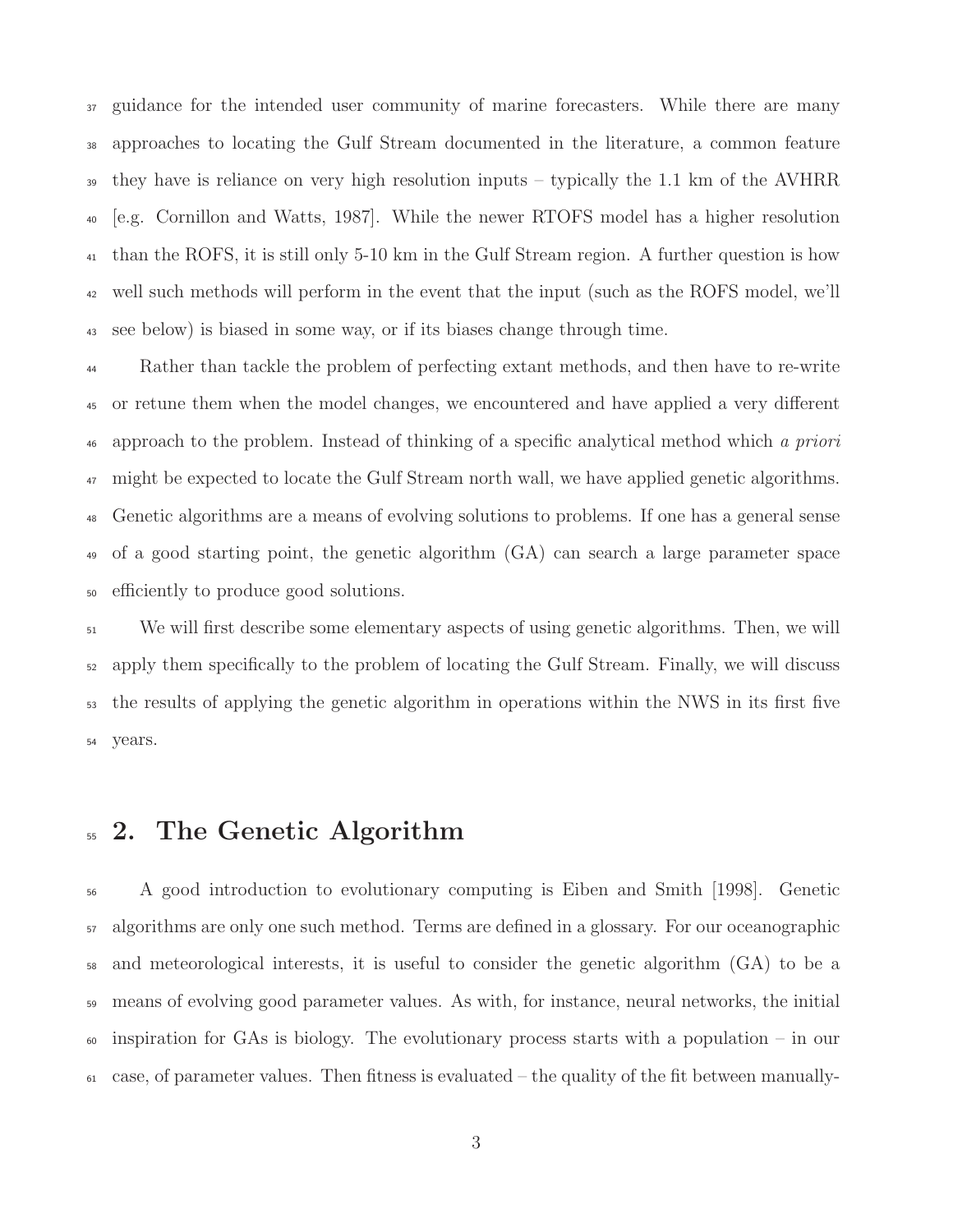drawn analyses and the automated analysis. The least "fit" parameter values (those which produce the poorest scores) are eliminated from the population, while the most fit reproduce so as to fill out the allowed population. Reproduction, here, means a descendant parameter value inheriting part of the encoding from one parent, and part from another (crossover). Descendants may also acquire mutations.

 Then the process is repeated for another generation (iteration): evaluate fitness, select the best, reproduce, repeat. What was a good parameter value (or, at least, good enough to be carried forward to the next iteration) in one generation may not be in a later generation. Not because it is any worse, but because the competition is better. In carrying out the generation by generation evaluations, what we've described is known as an 'elitist' scheme – the current best values are retained unchanged in the population. This is unlike real biological evolution, but can be useful in a computational situation.

 If the parameter space is sufficiently small, we could simply evaluate all possible values and select the best one. If the fitness function were sufficiently smooth, we could apply a familiar Newton's or other such method to locate the optimum. The evolutionary methods have their greatest value in situations where neither of those applies – a large parameter space in which the quality function may not only be unsmooth, but have multiple local optima. Given the number of different methods tried for locating the Gulf Stream north wall automatically, it seems likely that multiple local optima with unsmooth quality function is our case.

Given, again, that there have been multiple attempts at an automated method, it also seems likely that this is a difficult problem, and one in which we are likely to be best served by not presuming much about what the Gulf Stream will look like to the automated finder. Common elements in attempting to automate finding the location of the Gulf Stream include looking for critical values (such as 14 ◦C at 400 m [Halkin and Rossby, 1985] for instance), and applying edge detection algorithms [e.g. Cornillon and Watts, 1987]. We will use a critical temperature (not in the initial implementation, but added in 2005), the sea surface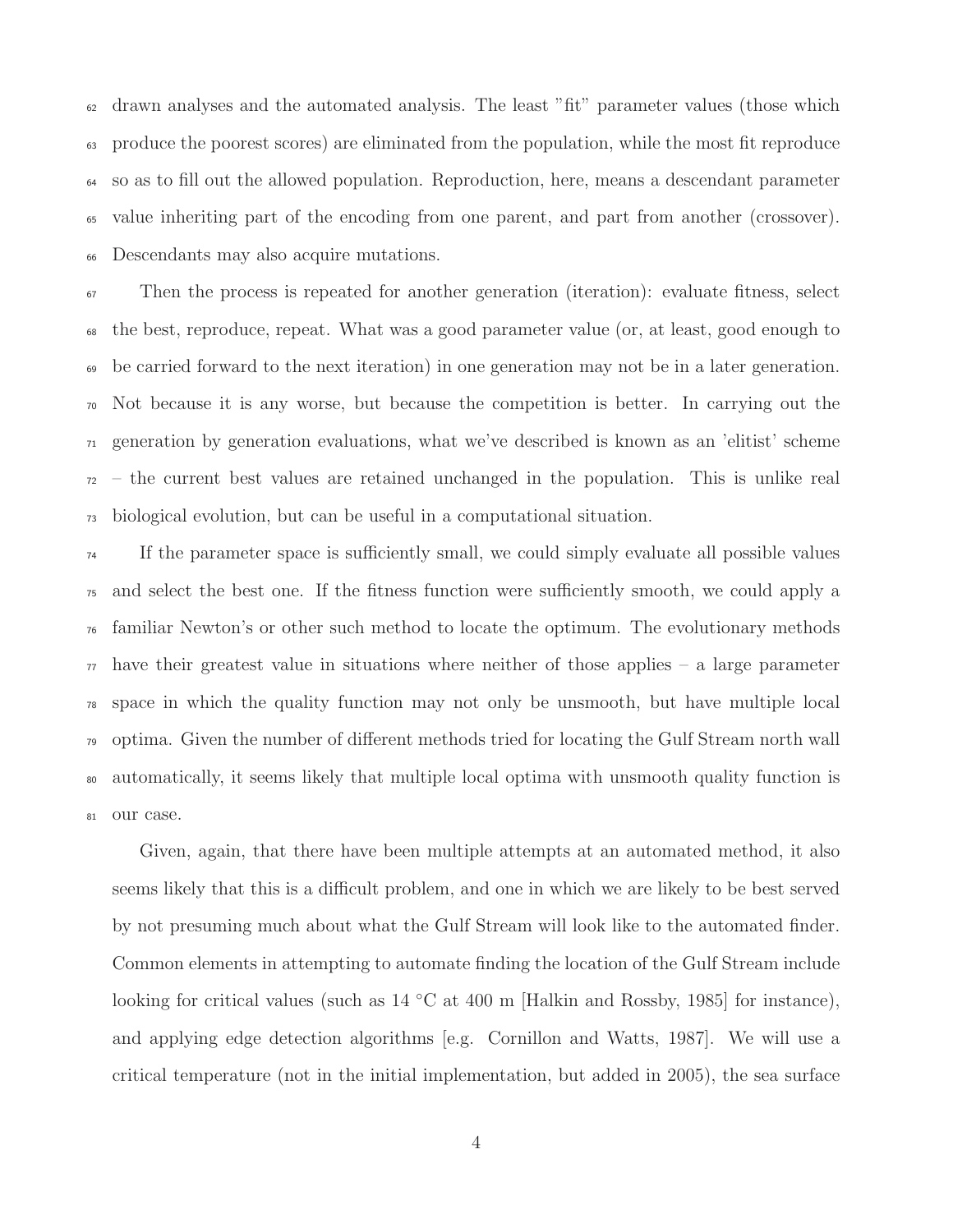height, its gradient squared and laplacean (which should be related to 'edges'), and let the GA find optimal weighting parameters for the combined set. We will look, then, for the weights to a function such that the maxima of the function lie along the north wall of the Gulf Stream. The first three terms in the trial function are those implemented in the first operational finder (2001). They are based largely on experiments with sea surface height – we look for, potentially, a location where the height is perhaps large (depending on the size of n1), where the gradient in height is large (a typical way of thinking of the Gulf Stream north wall), or where the laplacean is large (in a geostrophic system, this would correspond to large vorticity, a different view of the Gulf Stream). The final term is based on searching for a critical temperature, as has been used previously (e.g. Halkin and Rossby, 1995) but we do not limit to either the depth or a simple integer value. Our trial function is, then:

$$
f(H) = (H^{N1} + a\nabla^2(H)^{N2} + b\nabla^2(H))/(1 + a + b) + d/(0.1 - (T - T_C)^2)
$$
 (1)

<sup>82</sup> where H is any scalar. The GA will be searching for values of N1, a, N2, b, and d and  $T_C$ . <sup>83</sup> The division by the sum of the weights is so that the magnitude of the function is limited. In <sup>84</sup> some cases it may be desirable to permit the GA to be less bounded. In our case, however, <sup>85</sup> we are looking for a relative maximum in f, so that there is nothing gained by having a <sup>86</sup> higher maximum. H,  $(\nabla H)^2$  and  $\nabla^2 H$  are scaled to not exceed 1 in the model domain, each <sup>87</sup> day.

 For initial operational use, a requirement was to use surface fields only. Sea surface height was found to be the best among surface salinity, temperature, and height. A later effort found that using surface temperature as well as the sea surface height fields improved the analysis by about 10% and was implemented operationally in May 2005. Temperatures at depths of 200 and 400 m were also attempted, and gave inferior results.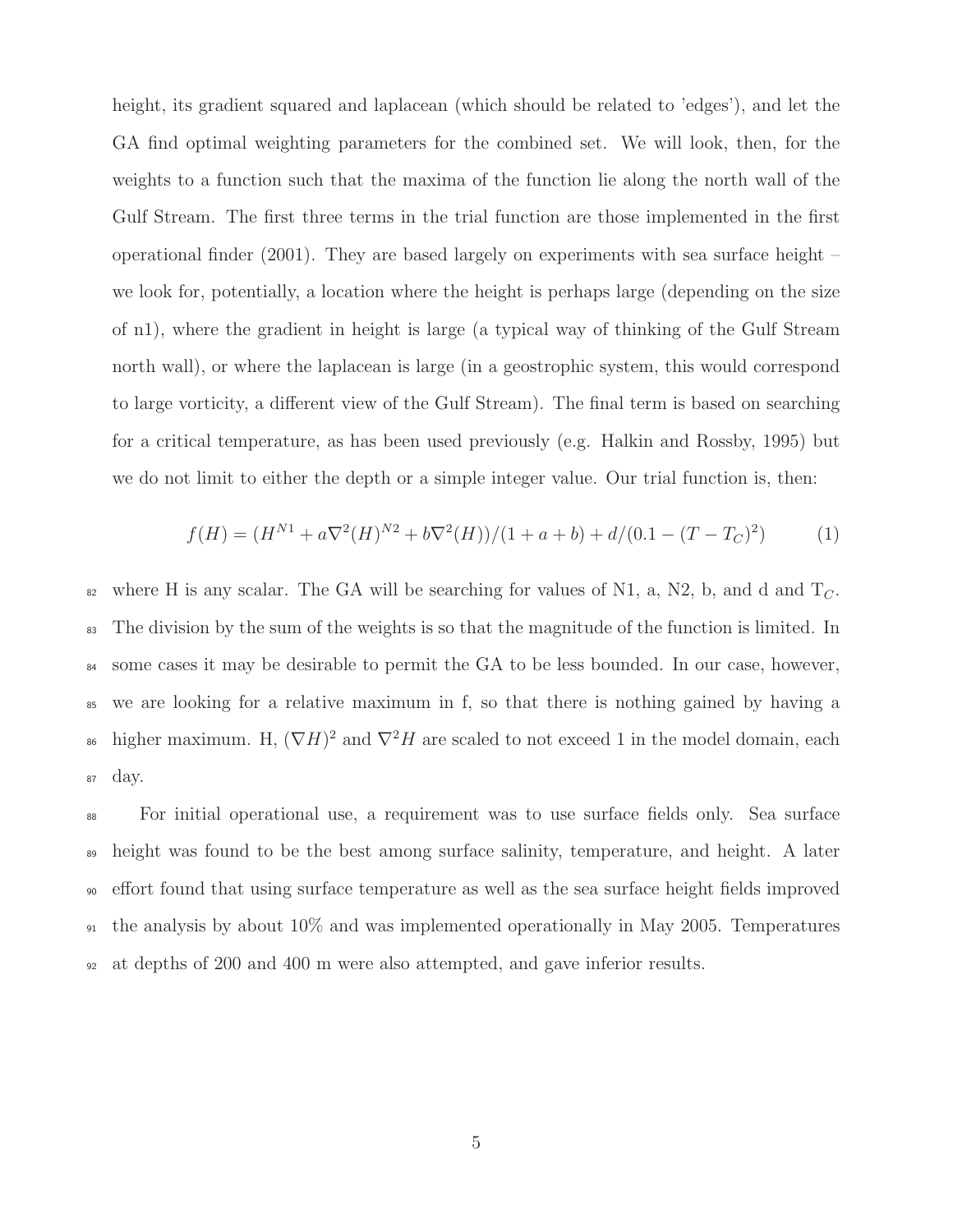#### <sup>93</sup> 3. An Example

 Let us consider a simple example of a genetic algorithm before moving on to the full complexity of the Gulf Stream Finder – locating the maximum sea surface temperature on a half degree analysis for a given day [15 June 2006; Gemmill, Katz, Li, 2007]. The genome will be a string of bits which represent the i and j coordinates of the maximum. These coordinates range from 1 to 720 and 1 to 360 and require 10 and 9 bits, respectively, to represent as binary integers. One may work with real numbers instead. Values here over the upper limit are folded, such that a bit string which represents, say, 785 for the i coordinate is folded to 65.

The steps after initializing a population are:

Evaluate fitness

Select population from which to reproduce

Reproduce with mutation and crossover

Repeat

 The population is initialized by random assignment of a 0 or 1 to each of the 19 bits in the genome, for each member of the population (200 of these genomes – the figure may be varied). For simplicity, we will let fitness be the temperature itself, in Celsius. So to evaluate fitness, the first 10 bits are transcribed into an integer representing the i coordinate of the point to be examined, the next 9 transcribed to the j, and then the SST for that location is read out. The SST itself is the fitness score in the example.

 The candidate genomes are those whose fitness is greater than the average of the whole population. This is an adjustable parameter in evolutionary computing. One can be much more selective [Eiben and Smith, 1998]. If it should happen that more than half the genomes have a higher fitness than the average, the median score is used instead. Again, this can be adjusted.

The selection scheme used here, for the simple example, and the Gulf Stream north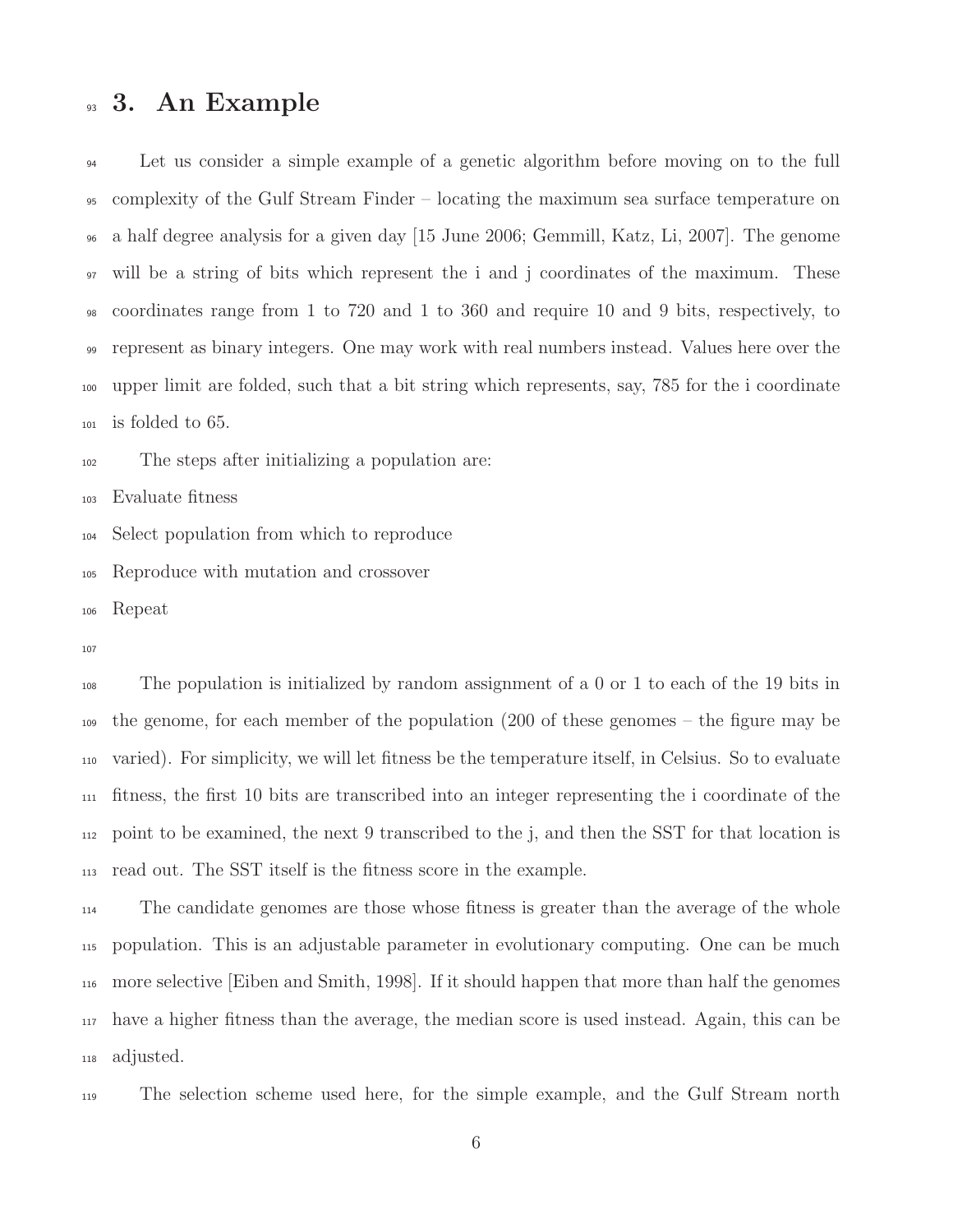wall finder, is elitist. All of these most fit (highest scoring) genomes are preserved intact into the next iteration (generation). Reproduction, then, only generates new genomes for the difference between the total population of 200 and the reproducing population. In this implementation of elitist strategy, this could be as few as 100 new genomes in the next iteration (generation).

 Given a population from which to reproduce (generate new genomes), we must still decide how reproduction shall be done. There are many possible methods, see Eiben and Smith [1998]. Here we use roulette weighting – the probability that a genome from the parent population is used is proportional to its score divided by the total score of all parent candidates. More fit genomes, therefore, reproduce more often.

 In analogy to reproduction like that for humans, two parents are used (diploidy). The resultant genome is identical to the first parent (selected by the roulette-weighting) for the first N bits, and the second (another roulette selection) for the remainder. N itself is a uniformly random variable from 1 to 19 (in this case – it ranges across the entire length of the genome in general). This procedure is known as crossover. It need not be applied to generate every possible descendant. Instead, some fraction of the time, one may generate a completely random new genome. In our case, the crossover proportion is 0.5. Half of the new genomes are random. The random genomes help provide a continued source of new genes (diversity), so as to help avoid premature convergence to a local optimum.

 The other diversity-preserving measure is that after new genomes are created, they are subject to mutation. The probability of mutation is 1 in 19 in this case, more generally 1 in N where N is the number of bits in the genome. This is a common value in evolutionary computing [Eiben and Smith, 1998]. Some genomes, therefore, will be unmodified, while others will receive multiple mutations. We expect 1 mutation per genome.

 Then we repeat the process, from evaluation through generating descendants until a sufficiently good result is found, or we reach a limit in number of iterations. For the example, we used a limit of 20 generations. At all times, we have a list of currently best genomes.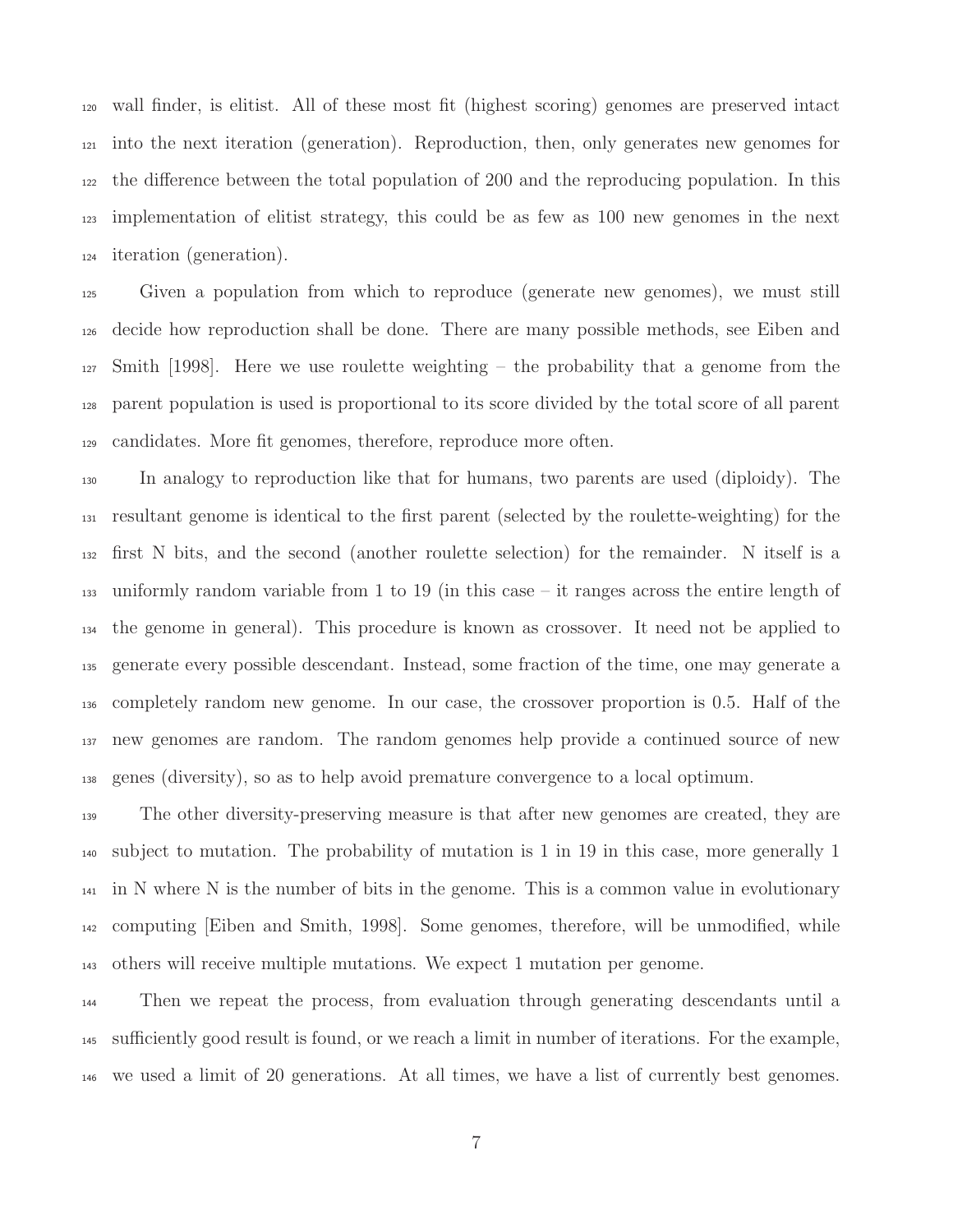Consequently, we have a running estimate of the best locations. This is something of a (computational) biological counterpart to ensemble methods.

 In the first generation, the results are as for strictly random search. The warmest tem-150 perature seen is 30.00 °C, at 14.25 °N, 117.75 °E in the South China Sea. The 15th best is  $151 \quad 28.49 \text{ °C}$ . Given that warm waters cover much of the ocean area, it is unsurprising that there is little falloff in score. After 20 generations (and 1918 evaluations, it turned out), the best  $_{153}$  (warmest) water is found to be 32.38 °C (vs the actual maximum of 32.59 found by looking <sup>154</sup> at all 259,200 grid points), at 56.25 °E, 24.75 °N in the Persian Gulf. Table 1 gives the top 15 score and their locations.

 Though the genetic algorithm did not find the absolute maximum, it did locate several areas of warm water on the global ocean. This points to a couple of features. One is, as with other optimizers, one may arrive at a local optimum rather than the global optimum. On the other hand, one could also combine the genetic algorithm with a local gradient climber. This would then bear some resemblance to simulated annealing [Metropolis et al., 1953] except that the random stage would be evolved. Another is that we may often want to know the many locations in the parameter space in which there are high scores (warm SST in this case, but in a moment it will mean good ways of locating the north wall of the Gulf Stream). Figure 1 and 2 show the population evolution through 400 generations of selection, dis- playing generations 1, 50, 75, 200, and 400. In the first generation, candidates are all over the globe. The search did not exclude land points, though that could have been done, be- cause the sea surface temperature analysis fills in land points. In later generations, we see increasingly many points are focused to the Pacific warm pool, the Red Sea, and the Persian Gulf. Nevertheless, even in later generations, some points appear far from these high quality locations. These are the points which result from larger mutations, or large effect crossover. In more general cases than this simple example, they prevent premature convergence to local optima, and ensure sampling of remote points which might also be highly fit. Figure 2 is as for figure 1, but focuses on the Arabian Peninsula, which is where the warmest water is.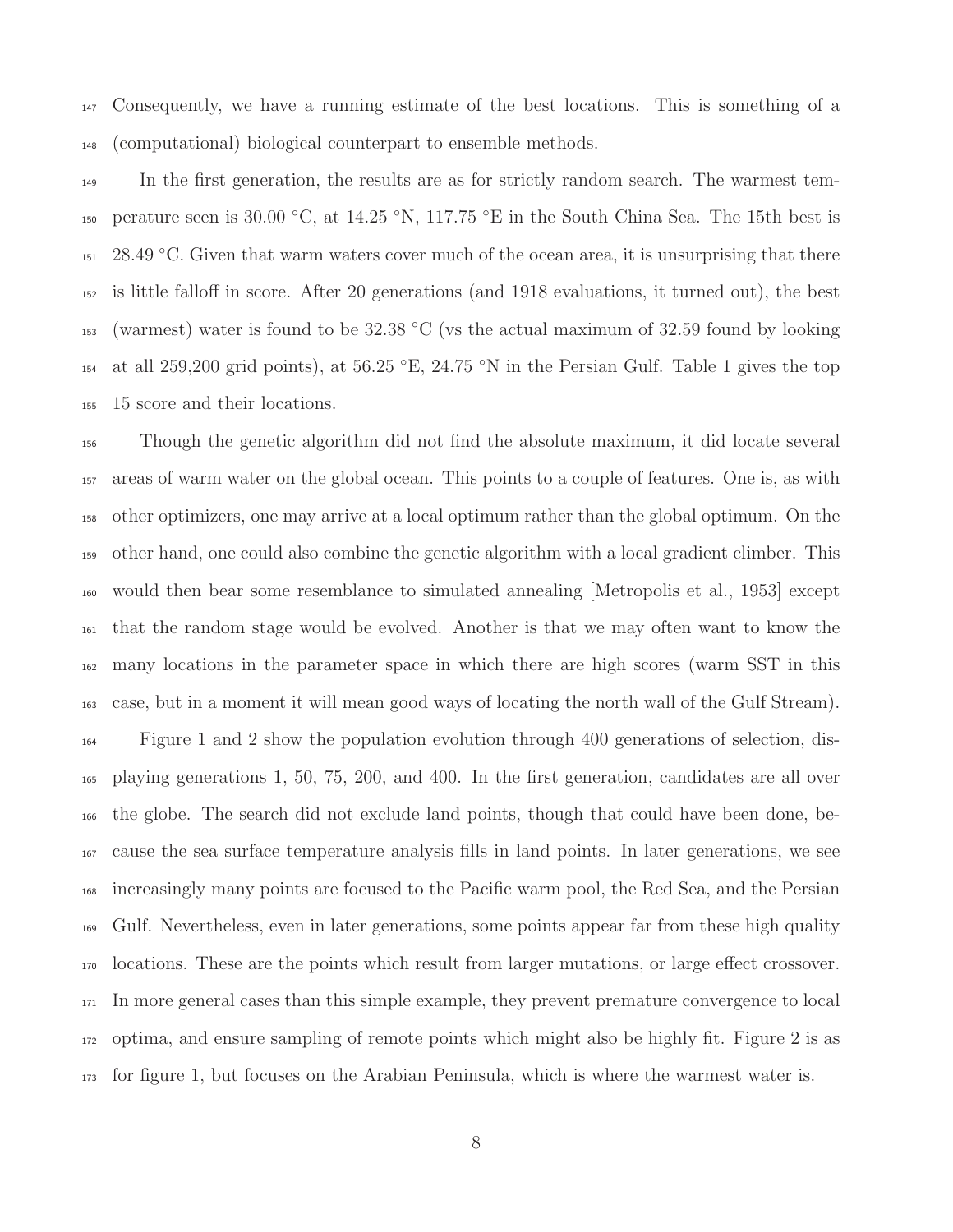If we disable the mutation and crossover, giving us a purely random search, but otherwise leave the evolutionary program alone (so that it does retain most fit genomes), in 20 gener- ations and 2659 evaluations, the best found is 32.20 °C and 15th is 30.42 °C. This problem has a large fraction of the search space giving very high scores, and evaluates a large fraction of the search space, so random searching can do relatively well.

<sub>179</sub> The model here demonstrates some of the language and character of genetic algorithm (GA) methods, rather than to demonstrate its superiority to other methods. Nevertheless, it is a reminder that in some problems random selection may be valuable, or that exhaustive searching may be appropriate. In the case at hand, arriving at a good answer after searching 1% of the parameter space (approx 2500 samplings vs. 259,200 grid points) is no great savings as the fitness evaluation is extremely inexpensive. Further, this is a rather high portion of the parameter space to be searching.

 In the real problem of interest, the north wall finder, the parameter space is one of 42 bits, or  $4.10^{12}$  values. Sampling 1% of that space is extremely expensive, the more so as evaluating the fitness is a much more expensive proposition than a mere memory lookup. In practice, the finder evaluates fitness about 25,000 times, about 6·10<sup>−</sup><sup>9</sup> of the space, in 3 minutes on a current desktop computer. Exhaustive evaluation would require approximately 900 years at that pace.

### 192 4. Representing the Genetics for the North Wall Finder

 We will let the 4 parameters, N1, N2, a, and b be represented by floating point numbers 194 in the range [-4:4) with 8 bits precision (steps of  $1/32$ ), d is 6 bits in the range 0 to 1 and  $T_C$  is given 4 bits, in the range 16 to 20. This is the genome. Even steps this small are already distinguishable in the fitness score. This gives us a parameter space of approximately 4 trillion members, in excess of what can be explored profitably by brute force. The fitness function is also non-smooth and contains many local optima.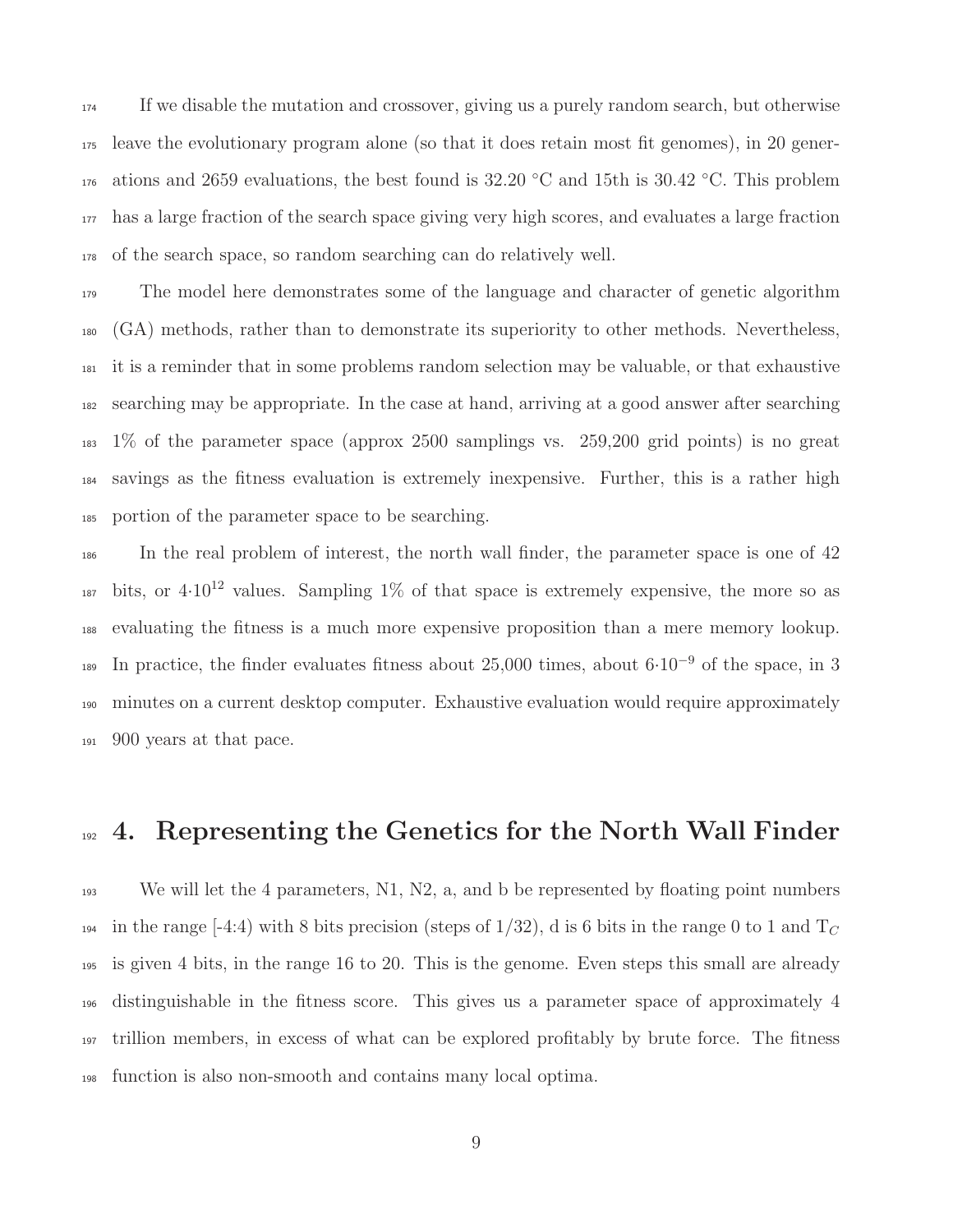Parents are selected with roulette weighting. The probability that the ith potential parent 200 is selected is proportion to  $\frac{P_i}{\Sigma P_j}$ , where the sum is over all parent scores  $P_j$ .

201 The crossover rate is 0.5. If the random number (uniform on  $[0:1)$ ) is less than this, we cross genomes between the selected parent and another.

203 The mutation rate is  $1/42$  – given the 42 bits in the genome, we expect 1 bit to flip within each genome. After new genomes are generated, we step through each genome and test whether to mutate (flip a 1 to a 0 or vice versa) each bit, with this probability of doing so.

All parents survive in to the next generation (complete elitism).

 The population size is 100. The limiting number of generations is 200. One could set an earlier stopping criterion, such as the best fit being better than some tolerance. But in this case, running to the limit number of generations was more satisfactory.

 Population size, generations, stopping criteria, crossover rate, mutation rate, and parent selection rules are all things which can themselves be experimented with. See Eiben and Smith [1998] and references therein for some considerations. The fitness score is the inverse of rms distance between the Navy manual north wall Gulf Stream and the maximum in the GA. For initial simplicity, the maximum was sought separately along each line of longitude in the model output. A result of this is that eddies and other local features disconnected from the main body of the Gulf Stream sometimes are identified instead of the Gulf Stream. Discussion with the Ocean Prediction Center [Sienkiewicz, pers. com. 2002] lead to the conclusion that this was a constructive feature. The OPC interest is in correcting wave model guidance for current interactions, and these other points are definitely active and in need of wave forecaster correction. Consequently this method was continued for this utility, though it did result in limiting the degree to which the automated method could reproduce the manual analysis.

 We must also select a range of longitudes along which to assess the quality of the analysis. The eastern boundary is set by the analysis, which stops a  $65^{\circ}$ W. (Analysis by the finder,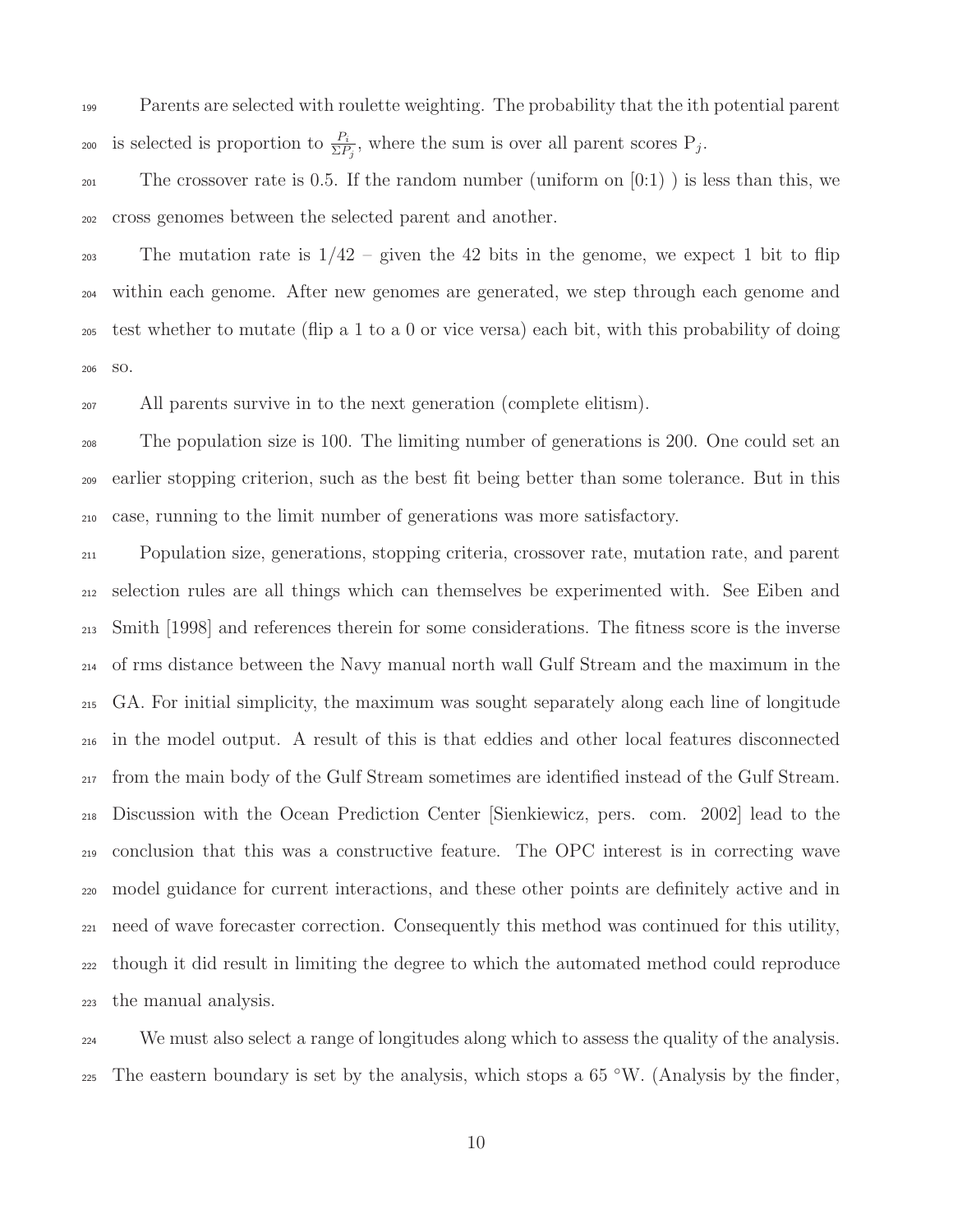however, is extended to the eastern boundary of the domain.) The western boundary is <sup>227</sup> set at 77 °W, where the Gulf Stream begins significant eastward motion. West of this, the Gulf Stream flows nearly northwards (hence introducing artefacts to the algorithm searching along lines of longitude for a maximum in the genetic function; Auer [1985] refers to this as the non-orthogonality problem). Parameter sets which work well to the east also work well to the west, but the converse is not necessarily, or even often, the case.

#### 5. Performance of the Finder

 The original north wall finder was implemented operationally in NCEP on 24 January 2003. The improved version, including the surface temperature in the fitness function, was implemented operationally 20 May 2005. The discussion here has included the full function, and certain coding improvements and population changes. For this paper, we re-ran the <sup>237</sup> finder with consistent (current) parameters for the genetics. As the finder is computationally inexpensive, this provides a consistent scoring, and demonstration of the current method's skill.

 Figure 3 shows the quality of the best found north wall, as inverse rms grid point differ- ences, on those days which had Navy analyses for comparison. The horizontal axis is days since 31 January 2003. Since the finder is permitted to locate eddies and active areas away from the Gulf Stream itself, the score will not be as good as it might be. Conversely, some portions of the North Wall are not observable in every analysis, so that the error may be in the analysis. Nevertheless a lower rms error gives more confidence in the procedure. We see in this figure that the median rms error is 35 km, satisfying the original design criterion  $_{247}$  of 50 km. Somewhat troubling is that the scores worsened through time with the ROFS, approaching 50 km late in 2006. The ROFS model was retired from operations in late 2007. Figure 4 displays an ensemble of the 15 best north walls and the Navy analysis they were evolved to fit. The analysis extended only to 65 W. Matches were quite close from 77 to 72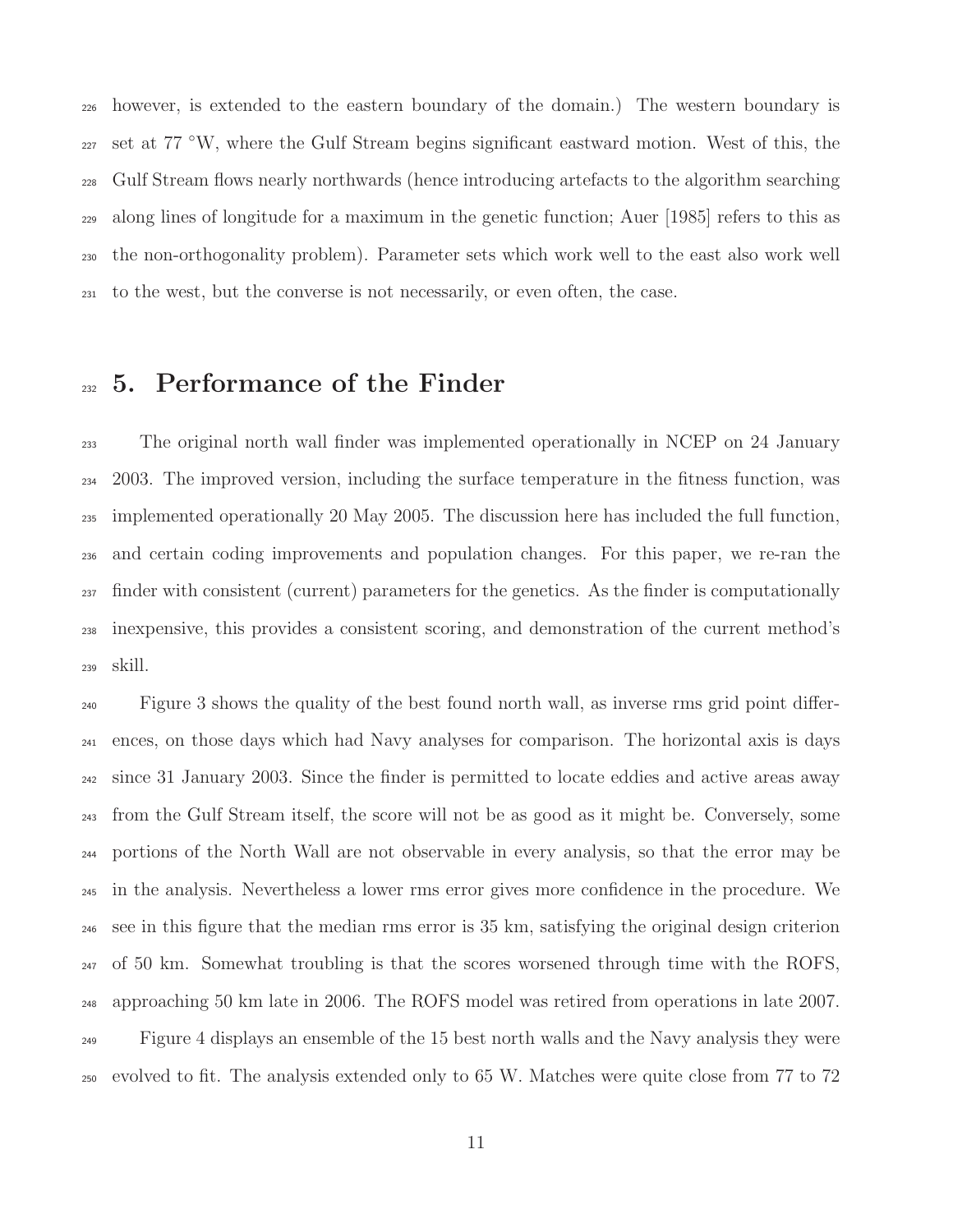W, but as the Gulf Stream curves and recurves more actively, the fit declines. We see that the different members mostly make the same errors between 65 and 69 W, which suggests a model bias that the algorithm could not overcome. Outside the region, 77 to 65 W, in which the evolution was applied, the different members diverge more from each other. Some members apparently picking up on Gulf Stream recirculation.

 In another offline run, searching for critical temperatures at depth (in correspondance with methods like Halkin and Rossby [1985]), we find that there is a trend in model tem- $_{258}$  peratures with time, and that the ROFS model is increasingly cold. Rather than 14 °C at 400m [Halkin and Rossby 1985] for the Gulf Stream axis, the best (median) for the north  $_{260}$  wall is 10.2 °C at 400m, and this figure becomes colder as time moves towards the present. We expect, then, that the reason for worsening scores in the North Wall finder is that ROFS is experiencing climate drift. While the finder remains useful in spite of the climate drift, there are obviously limits to which the method can adapt to drifting input.

#### 6. RTOFS-Atlantic Version

 The advent of a new, higher resolution, real time ocean forecast system for the Atlantic ocean (RTOFS-Atlantic [MMAB 2005 et seq.]) at NCEP made it possible and necessary to re-examine the genetic algorithm method used for locating the Gulf Stream north wall. If evolutionary computing, of which genetic algorithms are an example, is to live up to its promises, it must be able to adapt to a new situation easily. As we also wish to expand capabilities with the advent of more capable models, we want the system to be easily modified without either great computational cost or programming effort. Finally, as our concerns evolve, it is necessary that we be able to readily change the fitness definition(s) used by the algorithm to represent more accurately the desired features of the analysis.

 Evolutionary methods rely critically on what the user decides is the best result, the 'fitness' function which we will discuss again. With the new model, RTOFS-Atlantic, for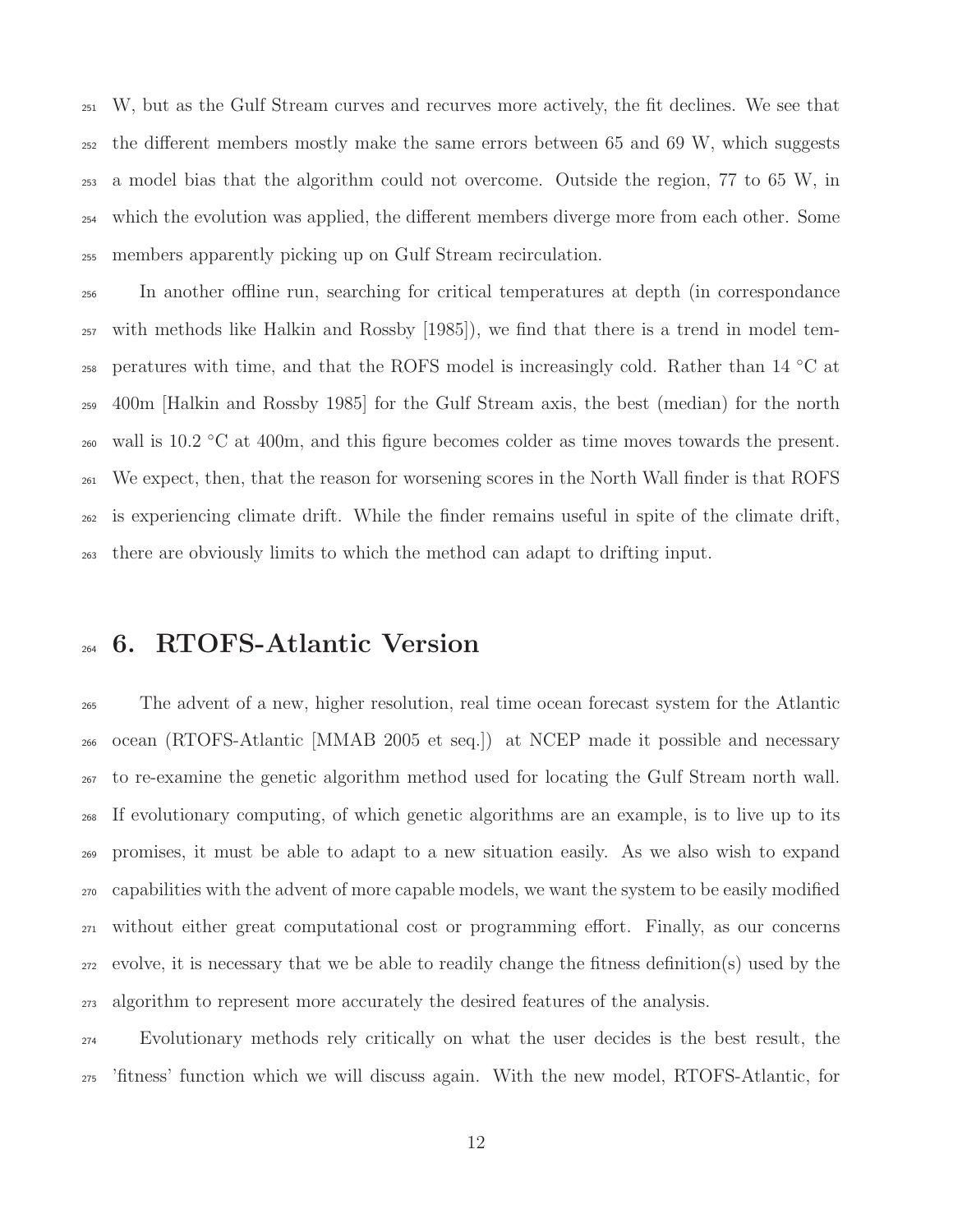input to the North Wall finder, we again defined fitness to be inverse (inverse so that higher score is better) rms distance between the north wall line as found by the automated system and the Navy analysis. But now the automated analysis, rather than sweeping along lines of longitude in search of maxima, traces down the spine of maxima in the evolved 'north wall function'. This enables it to follow recurving stretches of the north wall. The initial points  $_{281}$  on the north wall are found by scanning for maxima along lines from 82 °W 28.2 and 28.0 <sup>282</sup> <sup> $\degree$ </sup>N, to 77  $\degree$ W 28.2 and 28.0  $\degree$ N. These then define points on the north wall, and a line of travel along which to look for maxima. The direction of travel can be reversed to find an estimate for the location of the Loop Current in the more extensive model domain of the RTOFS(Atlantic).

 The distance is then computed between each point on the automated analysis' line and the nearest point on the manual analysis line. The manual analysis line is first examined to find the point (call it point N) which is nearest to the automated analysis point in question. Then the distance between the automated analysis and the lines formed by points (N,N- $_{290}$  1) and  $(N,N+1)$  are computed and the minimum taken. If one examines all line segments, distances between automated points and the manual analysis line segments can be extremely small as the recurved segments of the Gulf Stream project lines through much of the ocean even far from the Gulf Stream. Evolutionary systems are very good at locating loopholes in definitions, so that the implementation of this simple concept was elaborated after some very bad (to human eyes) analyses were given very good scores by that loophole.

 A different change made for the RTOFS(Atlantic) version of the north wall finder was to work on the model's native horizontal grid. This model, as was the case for ROFS [Rivin et al., 2002] uses a variably-spaced grid. In conducting the initial work on the north wall finder, the precision of the manual analysis (0.1 degree digitization) and operational forecast concern (to be better than 50 km analysis – approximately the width of lines on mariner guidance maps [Sinekiewicz, 2001]) were such that the ease of working with a regular latitude-longitude grid was significant. In the present case, now that the prior generation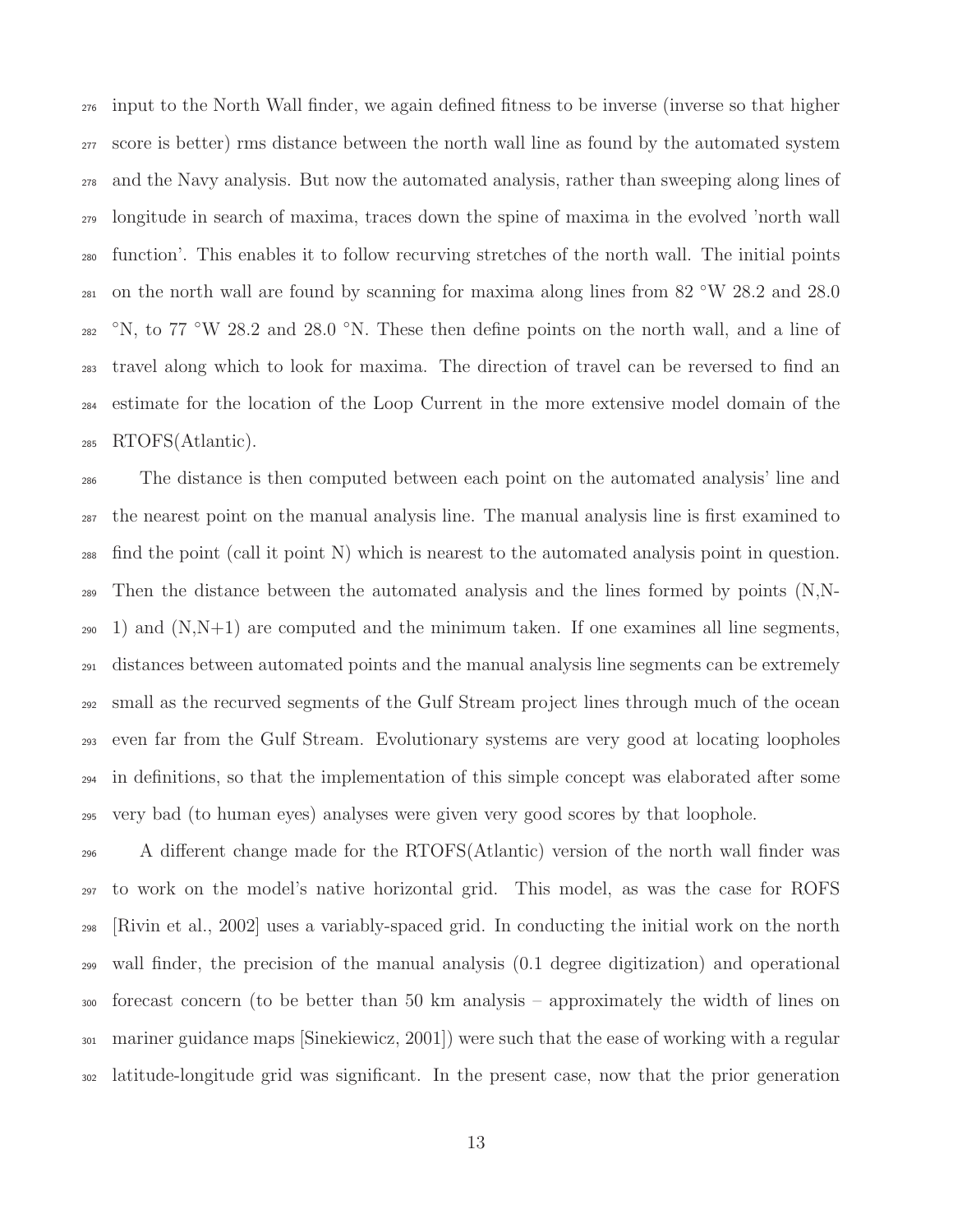of finder had established a typical rms error of only about 35 km in spite of the artefacts noted above, it was decided to attempt all possible precision. The RTOFS(Atlantic) grid varies from approximately 5 to 10 km spacing over the Gulf Stream region [MMAB 2005 et seq.]. Locations are reported to 0.01 degree by interpolation from these grids. As future generations of model improve resolution, this precision will become more meaningful. In the mean time, it ensures that the closeness of fit between manual and automated analysis is not limited by the grid spacing (which alone guaranteed a 0.05 degree minimum difference between manual and automated analysis in the ROFS version as the manual is rounded to 0.1 degree, and automated grid was staggered such that points were on x.05, x.15, ... degrees latitudes and longitudes).

 In the ROFS version of the finder, sea surface height, its gradient squared, and its  $_{314}$  laplacean were each rescaled every day to fit the range  $[-1,1]$ . The hope was that this would lead to a series of weights in the north wall function (equation 1) which would become slowly varying in time, as the relative magnitude of the Gulf Stream signal (in these terms, compared to farther afield values) would be relatively slowly varying, versus the detailed values themselves. Such was not the experience. So in this edition, values for gradient squared of sea surface height, laplacean of sea surface height, and gradient squared of sea surface temperature are scaled (multiplied) by constant values  $(10^5, 10^9, 10^3)$ , sufficient that each is of approximately the same order of magnitude. The sea surface heights used are the 25 hour averages centered on the valid time (nowcast, 1 day forecast, etc.), except for the final forecast date when the last 25 hours of the forecast period are used. This provides improved tide suppression over the ROFS version, where only 24 hour averages were possible. The variations in parameters then are attempting to find universal parameters descriptive of the north wall in the model, irrespective of far field behavior of the ocean. Our initial scaling of the fields to approximately equal magnitudes lets the GA decide the relative importance easily. We could leave the fields unscaled, but if it turned out (as it does) that the relative contributions are within a factor of 10 of each other, we would need to permit the GA to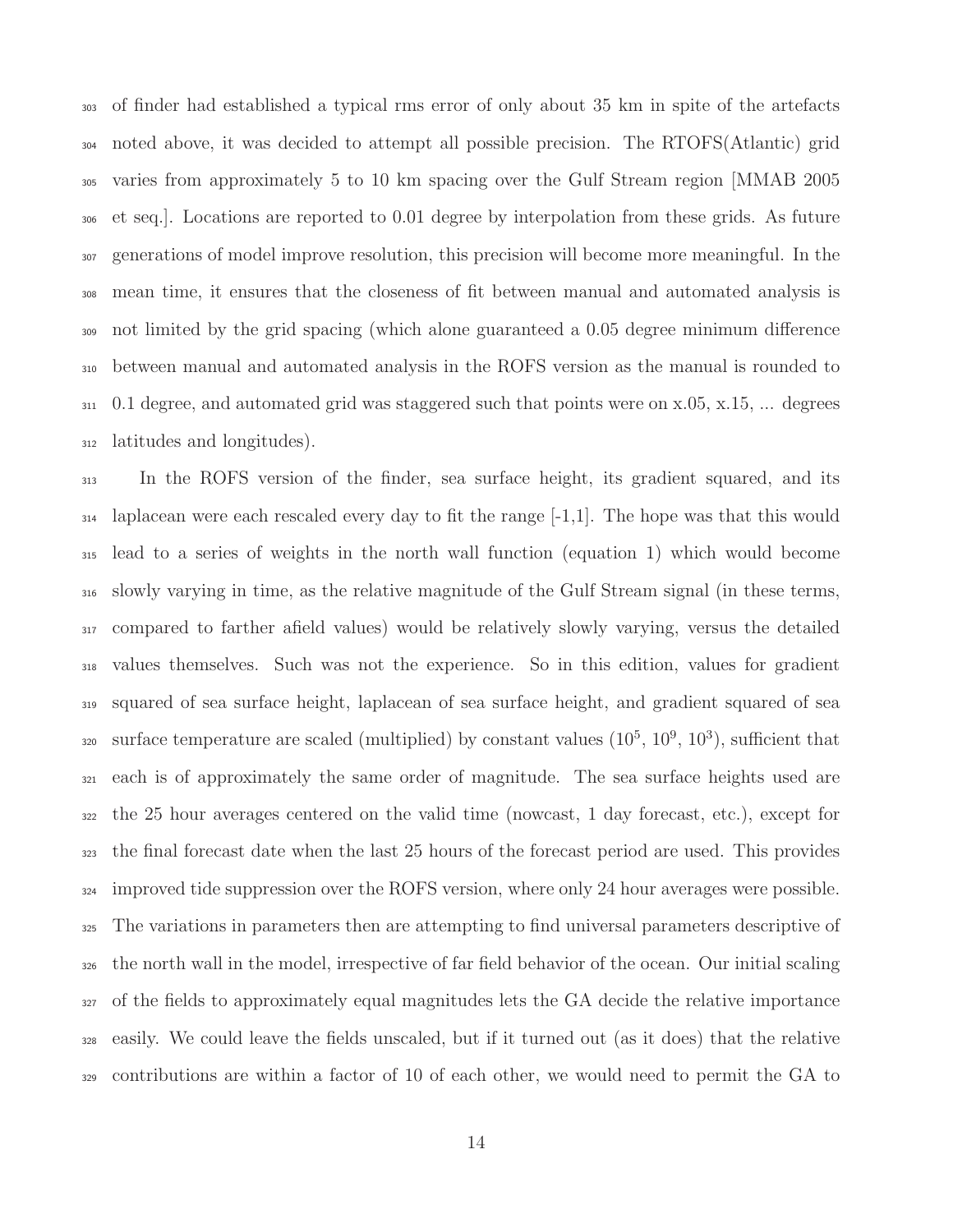sso search over ranges of plus or minus  $10^6$  as opposed the factor of 10 we do permit. This gives <sup>331</sup> us a much more rapid convergence in the evolutionary process.

As in the ROFS version of the finder, we defined a function which will constructed to have a maximum along the north wall of the Gulf Stream, then seek parameters to that function which will make this be the case. For the RTOFS version, with a vastly larger model grid (approximately 2 million points, vs. 63 thousand), we use a function simlar to ROFS version, but computationally faster to evaluate over the grid:

$$
a(\nabla H)^2 + b\nabla^2(H) + c(\nabla T)^2
$$
\n(2)

<sup>332</sup> where H is the sea surface height, and T is the sea surface temperature. a, b, c are all 333 represented with 8 bits. c is in the range  $[0:10)$ , a and b are in the range  $[-10:10)$ .

<sup>334</sup> The genetic algorithm now searches for the best weights a, b, c, with best defined as <sup>335</sup> producing the minimum rms error in location. The population size is 100, and 50 generations 336 are evaluated. Crossover rate and mutation rate are unchanged, at 0.5 and  $1/N$  (1/24).

 Recent results available show rms error of about 8 grid points, approximately 45 km, and originally on implementation it was about 35 km. Given the number of changes in how errors are computed, this figure is not strictly comparable to that from the ROFS <sup>340</sup> finder. Nevertheless, it is reassuring that the differences are comparable to the ROFS system, and within the tolerances required for operational use even with this much more stringent comparison to the analysis. The system for this vastly larger model output is slower, about 10 minutes for the RTOFS version versus 3 for the ROFS version. But this compares quite favorably to the 100-fold increase in grid points between the two systems.

#### 345 7. Conclusions

<sup>346</sup> This paper introduced two topics: genetic algorithms and the NCEP operational auto-<sup>347</sup> mated Gulf Stream north wall finder.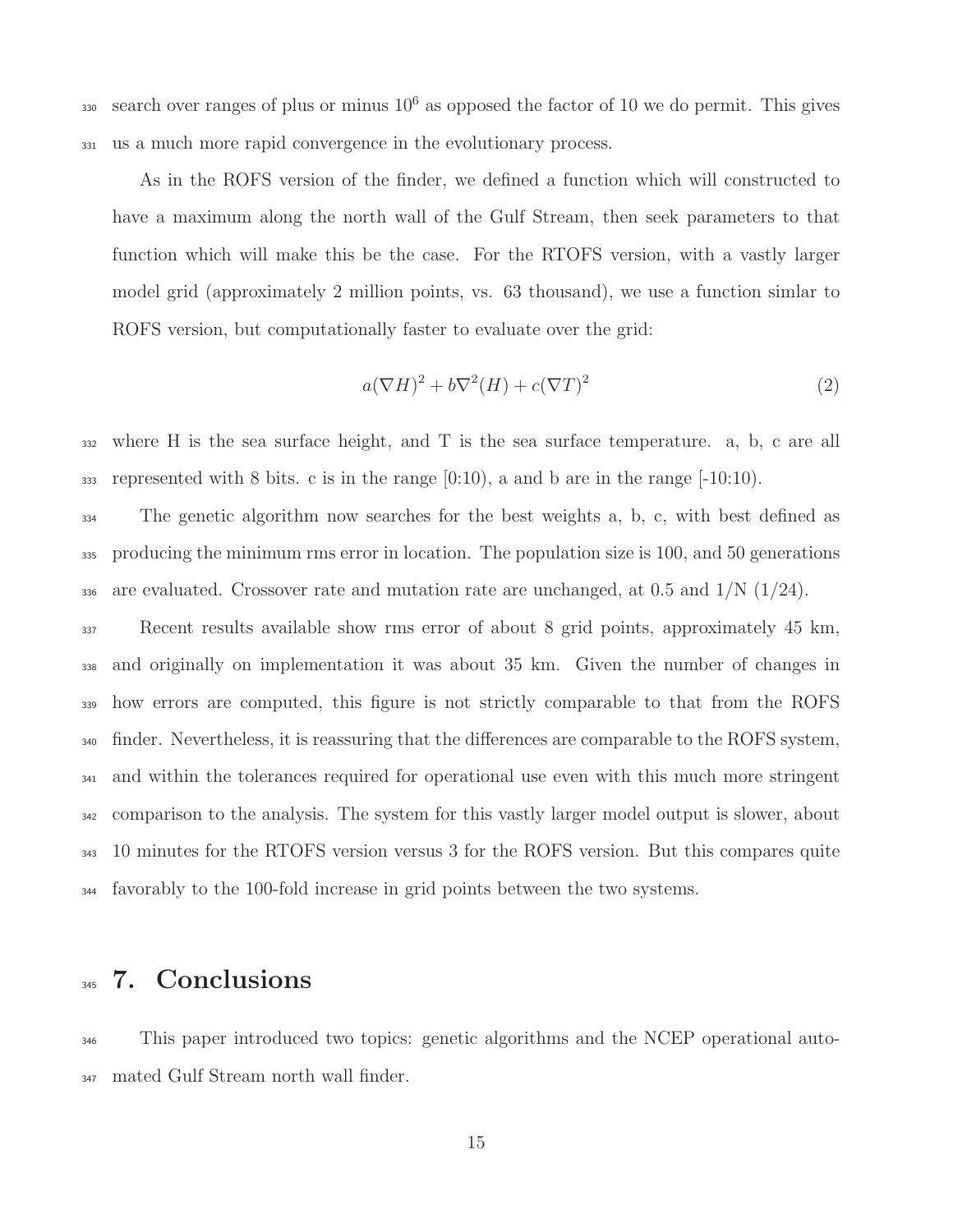Genetic algorithms have shown their utility and flexibility in our specific application. While remaining computationally tractable, they search a large parameter space to locate objective functions which can be used to trace the Gulf Stream's north wall. The compu- tational requirement is 3 (ROFS) or 10 (RTOFS) minutes on recent desktop computers for those days which have an analysis for comparison. They further managed to produce meri- torious results in spite of a significant model drift in the ROFS. The technique also satisfied our requirement that it be readily applicable to new models as they become available.

 A feature of this automated method, versus manual analyses of observations, is that it can be applied to forecast fields as well, and without any signficant further cost (the main cost is in developing the latest genomes; evaluating the North Wall location once the genomes have been found is a negligible cost). Further, in working from the model, there are never observation gaps.

#### 8. Glossary

 Crossover : Inheritance process in which two parents are selected and the first N bits of the first parent are used in the descendant, and the remaining genes are from the second parent. n.b. there are many other crossover methods

 Descendant : A genome which is developed by crossover and mutation from some other (parent) genome

 Elitism : Retaining into a subsequent generation the parents of the current generation Encoding : The translation process between the bits in the genome and the parameter values.

 Evolutionary Computing : EC; The collection of methods, of which GAs are one, which use evolutionary methods and approaches to solve problems.

<sup>371</sup> Fitness: The quality of the result Fitness function : a function which assesses the quality of a parameter set (genome)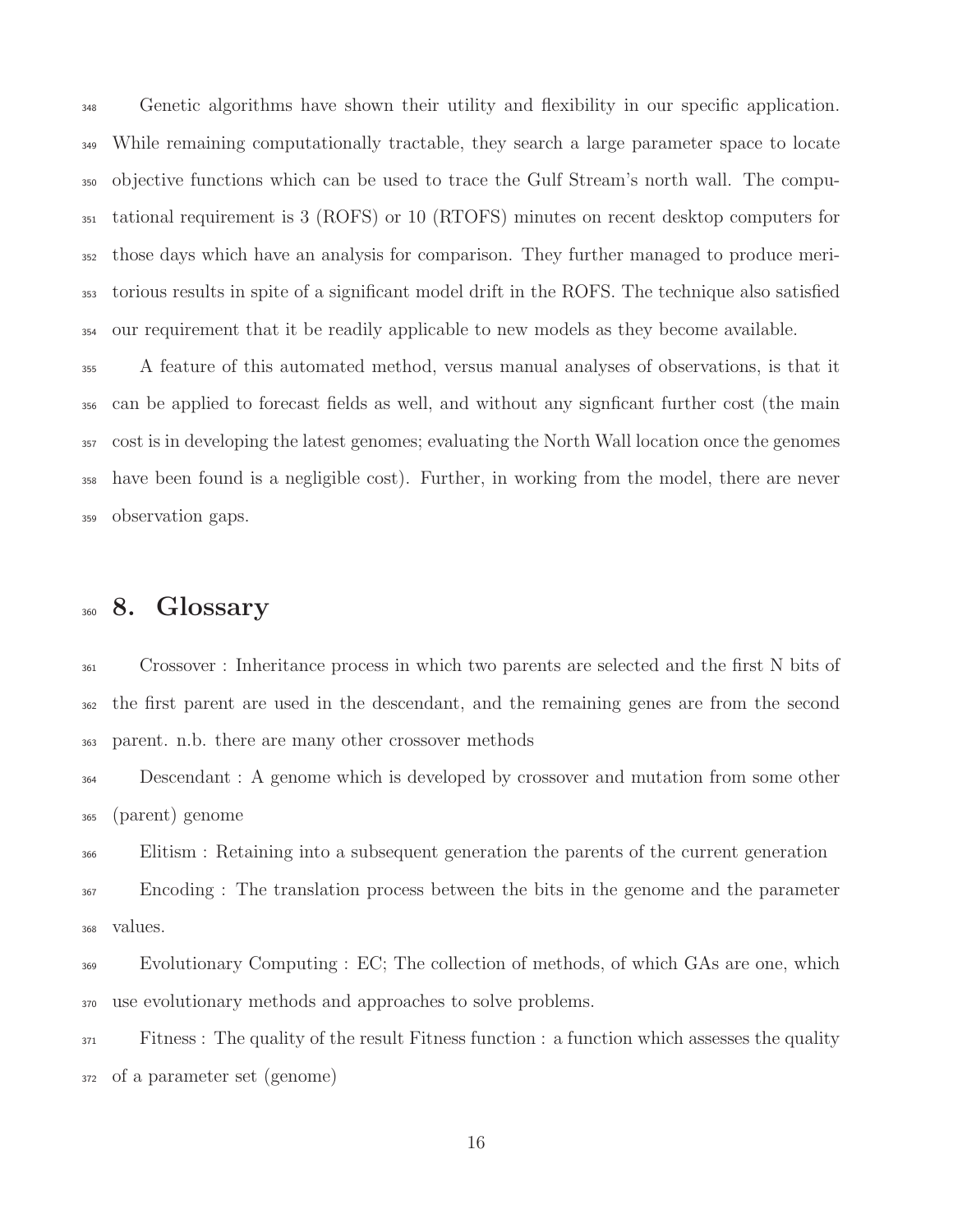Fitness landscape : The magnitude of the fitness function displayed, or considered, over all parameter values (dimensions)

 GA : Genetic Algorithm; a method of using evolutionary processes to develop improved parameter sets

 Generation : A complete iteration of evaluating the fitness of a population, selecting par- ents, and replacing by descent from the selected parents those genomes which were rejected for parenthood.

Gene : A collection of one or more bits which represent a value

Genome: A collection of one or more Genes, a parameter set

<sup>382</sup> Inheritance : The process by which genes are passed from parents to descendants

Mutation : Flipping a bit from 1 to 0 or vice versa.

Parent : A genome used as a basis for developing more genomes (descendants)

Population: The set of all genomes under consideration

Reproduction; The process by which new genomes are generated from old

Source codes used for the RTOFS and ROFS North Wall finders is available at

http://polar.ncep.noaa.gov/mmab/models/tnXXX/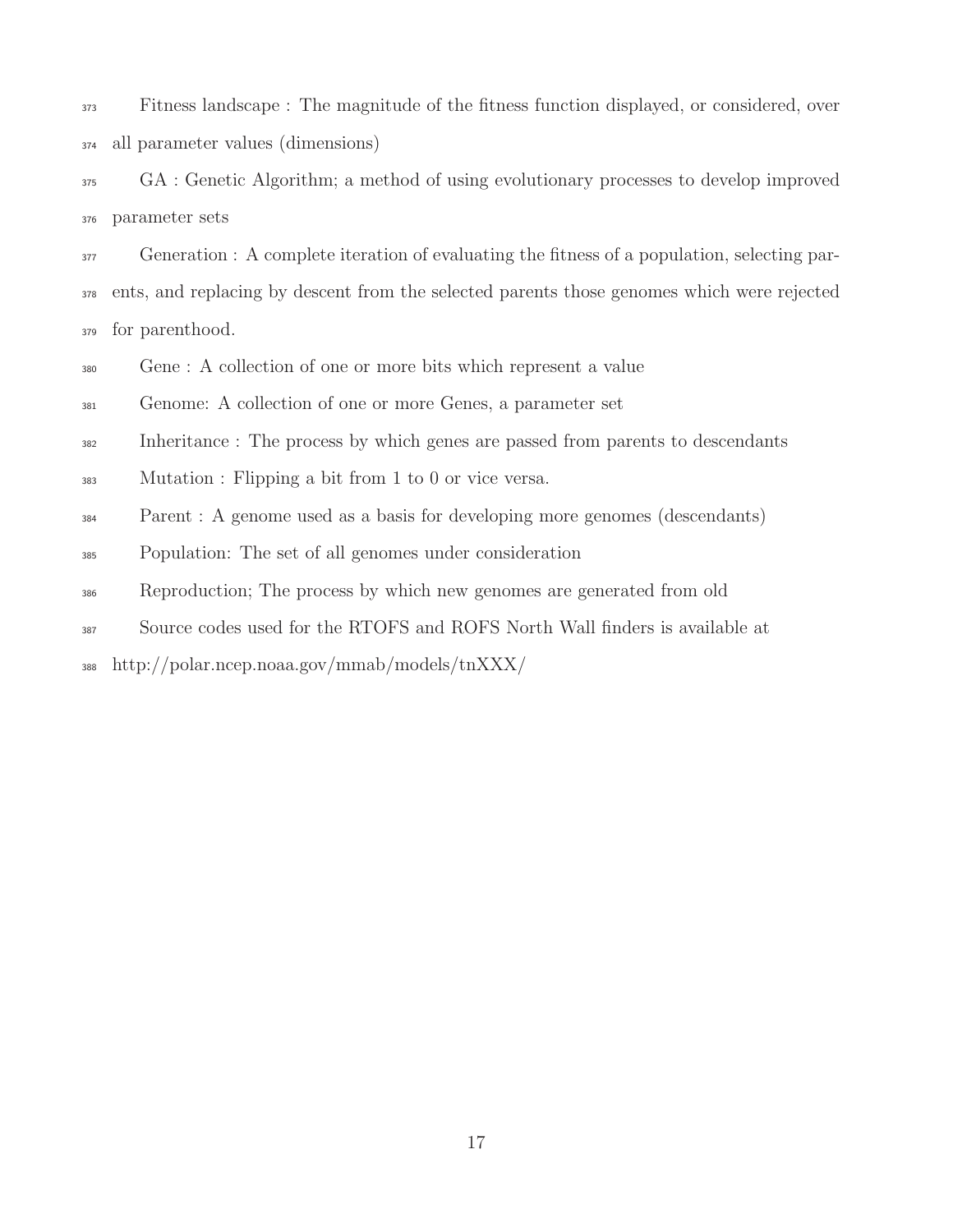- Auer, Stephen J. Five-Year Climatological Survey of the Gulf Stream System and its Associated Rings J. Geophys. Res., 92, 11,709-11,726, 1987.
- Cornillon, Peter and D. Randolph Watts Satellite Thermal Infrared and Inverted Echo 392 Sounder Determinations of the Gulf Stream Northern Edge J. of Atmos. and Oceanic Tech., 4, 712-723, 1987.
- $\text{Eiben}, \text{A}$ . E. and J. E. Smith, *Introduction to Evolutionary Computing*, Springer-Verlag, Berlin, 299 pp., 1998.
- Gemmill, William, Bert Katz and Xu Li Daily Real-Time Global Sea Surface Temperature - High Resolution Analysis at NOAA/NCEP NOAA / NWS / NCEP / MMAB Technical Note Nr. 260, 39 pp, 2007.
- Halkin, Daniel, and T. Rossby The Structure and Transport of the Gulf Stream at 73  $\rm ^{\circ}W$  J. Phys. Oceanography 15, 1439-1452, 1985.
- Metropolis, N., Arianna Rosenbluth, Marshall N. Rosenbluth, Augusta H. Teller, and <sup>402</sup> Edward Teller Equation of State Calculations by Fast Computing Machines The Journal of Chemical Physics, 21, 1087-1092, 1953.
- MMAB Real Time Ocean Forecast System (Atlantic) http://polar.ncep.noaa.gov/ofs/ 2005, last accessed 13 May 2008.
- Phillips, O. M., The Dynamics of the Upper Ocean, 2nd ed., Cambridge Univ. Press, 336 pp., 1977.
- Rivin, Ilya, Lawrence Burroughs, James Partain, and John Kelley, NOAA Coastal Ocean Forecast System, TPB 489, MMAB TN 212, 2002.
- Sienkiewicz, Joseph personal communications 2001, 2003.
- Tolman, H. L. A third-generation model for wind waves on slowly varying, unsteady and 412 inhomogeneous depths and currents J. Phys. Oceanography, , 782-797, 1991.
- Tolman, H. L., B. Balasubramaniyan, L. D. Burroughs, D. V. Chalikov, Y. Y. Chao, H. S. Chen, and V. M. Gerald Development and implementation of a wind-generated ocean surface wave models at NCEP Weather and Forecasting, 17, 311-333, 2002.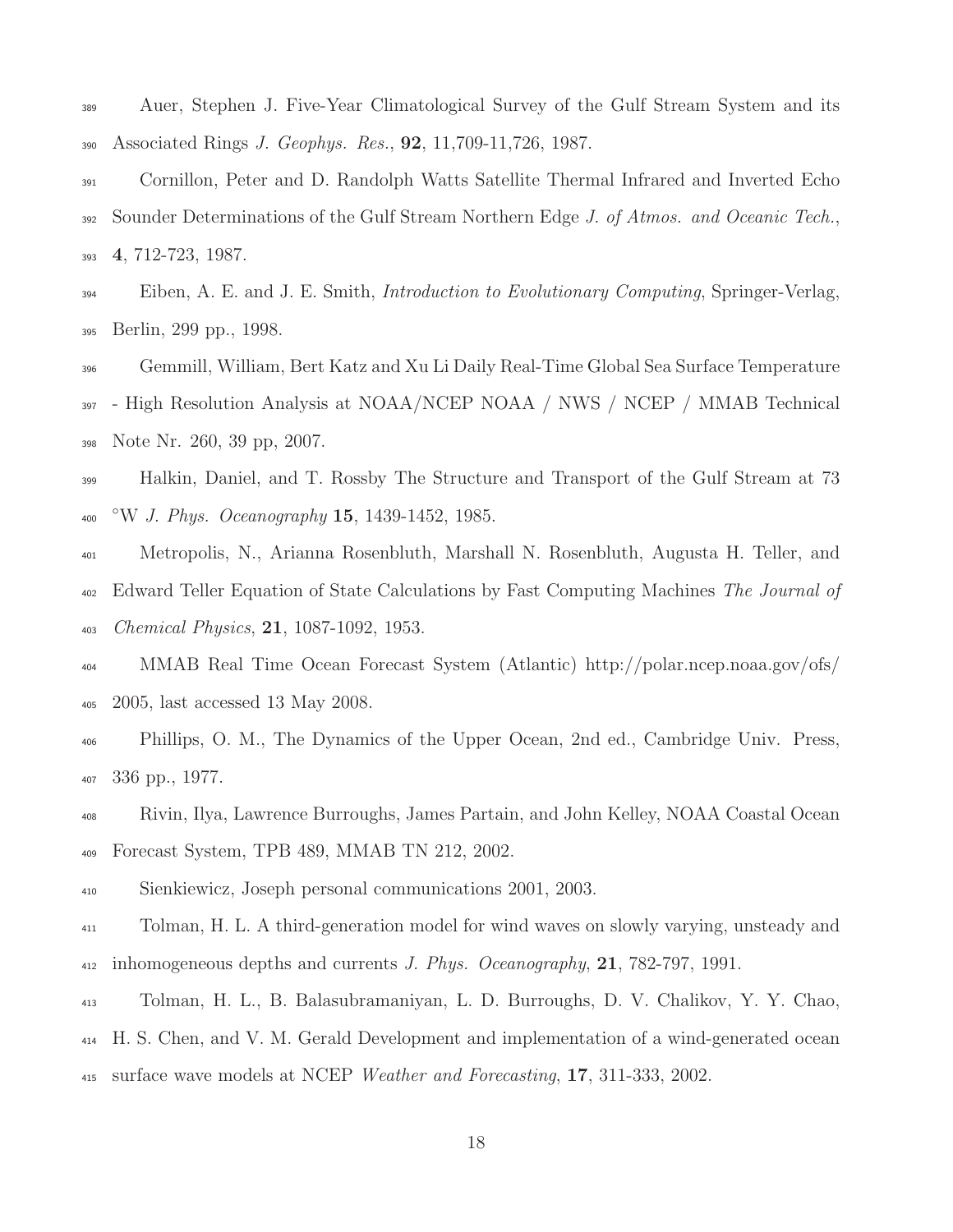## 416 List of Tables

<sup>417</sup> 1 Temperature (Score), i,j coordinate of point on grid, and Latitude-Longitude <sup>418</sup> of the location 20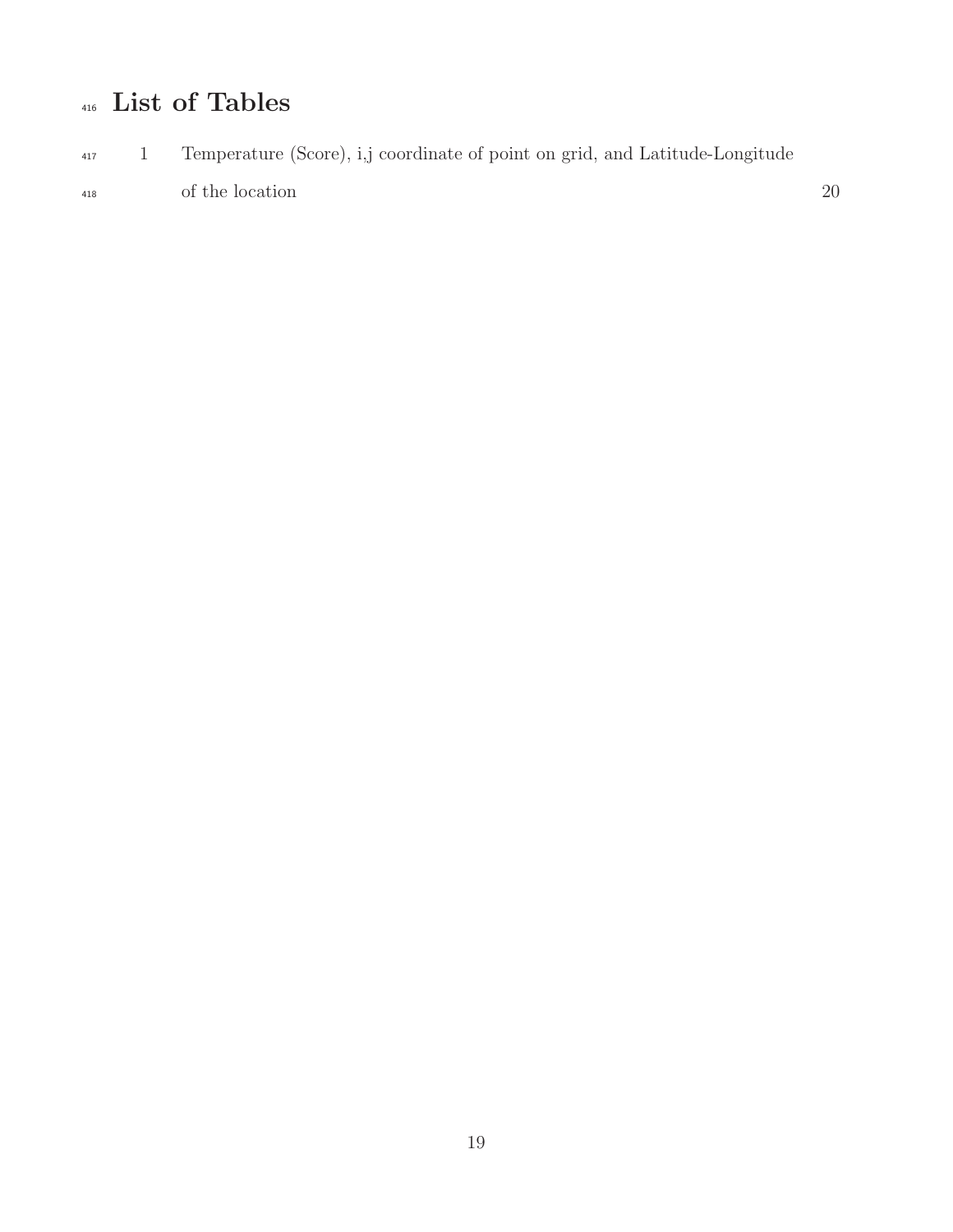| Temperature  |     |     | Longitude            | Latitude                  |
|--------------|-----|-----|----------------------|---------------------------|
| $^{\circ}$ C | Ι   | J   | $\mathrm{^{\circ}E}$ | $\mathcal{O} \setminus N$ |
|              |     |     |                      |                           |
| 32.38        | 112 | 130 | 56.25                | 24.75                     |
| 32.14        | 105 | 131 | 52.75                | 24.25                     |
| 30.97        | 200 | 162 | 100.25               | 8.75                      |
| 30.87        | 86  | 151 | 43.25                | 14.25                     |
| 30.76        | 93  | 148 | 46.75                | 15.75                     |
| 30.64        | 285 | 169 | 142.75               | 5.25                      |
| 30.57        | 196 | 184 | 98.25                | $-2.25$                   |
| 30.56        | 292 | 172 | 146.25               | 3.75                      |
| 30.54        | 107 | 138 | 53.75                | 20.75                     |
| 30.48        | 210 | 160 | 105.25               | 9.75                      |
| 30.44        | 216 | 146 | 108.25               | 16.75                     |
| 30.43        | 274 | 165 | 137.25               | 7.25                      |
| 30.42        | 312 | 182 | 156.25               | 1.25                      |
| 30.42        | 210 | 169 | 105.25               | 5.25                      |

Table 1. Temperature (Score), i,j coordinate of point on grid, and Latitude-Longitude of the location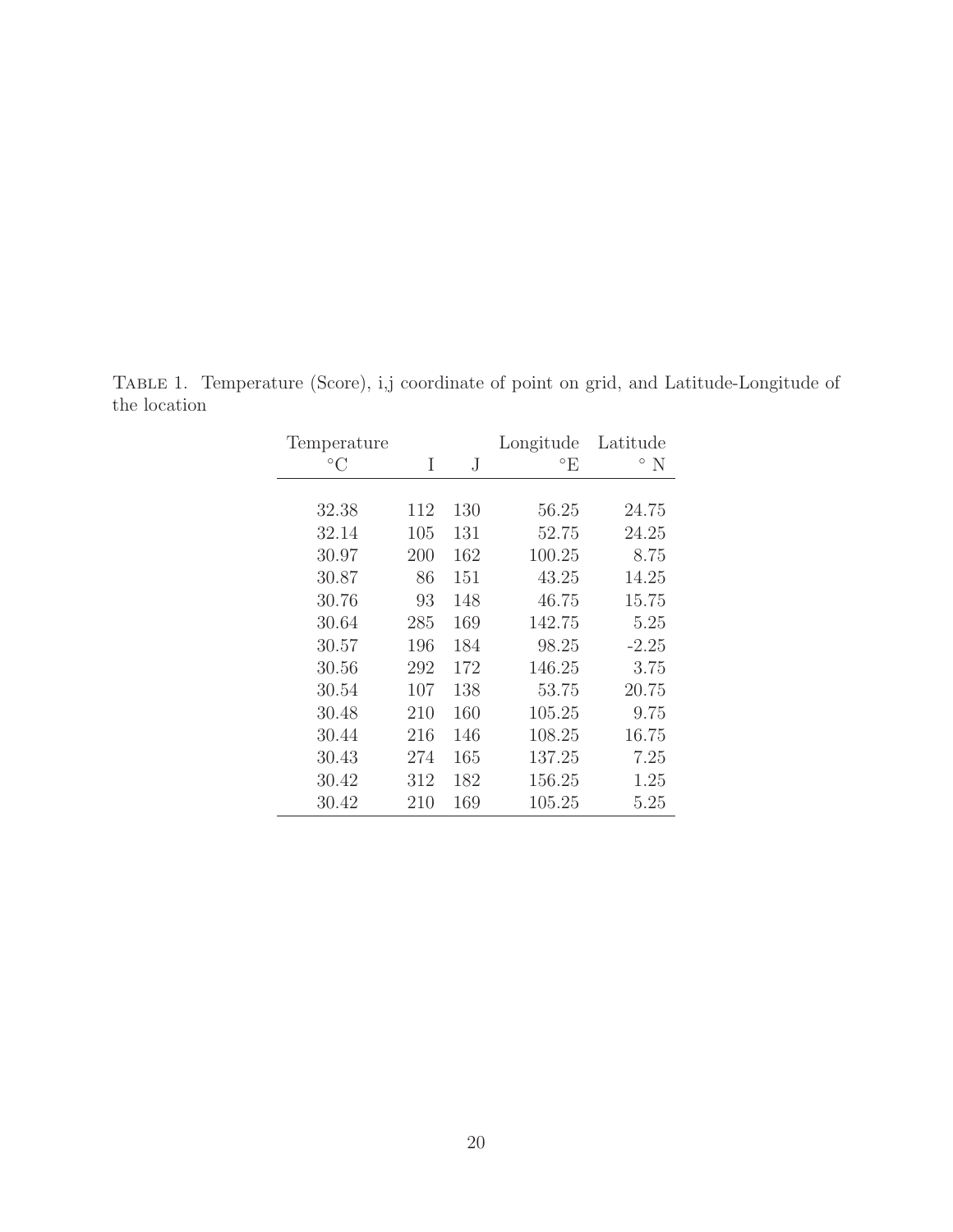# List of Figures

| 420 |   | Figure 1: Population of evolutionary candidates, by generation                | 22 |
|-----|---|-------------------------------------------------------------------------------|----|
| 421 | 2 | Figure 2: Population of evolutionary candidates, by generation. Focused in    |    |
| 422 |   | area of highest temperatures                                                  | 23 |
| 423 | 3 | Figure 3: RMS difference in north wall location in the ROFS model as di-      |    |
| 424 |   | agnosed by the genetic algorithm as compared to manual analysis of satellite  |    |
| 425 |   | data. Days since 31 January 2003                                              | 24 |
| 426 | 4 | Figure 4: Ensemble plot of the 15 best fit genetic algorithm north wall edges | 25 |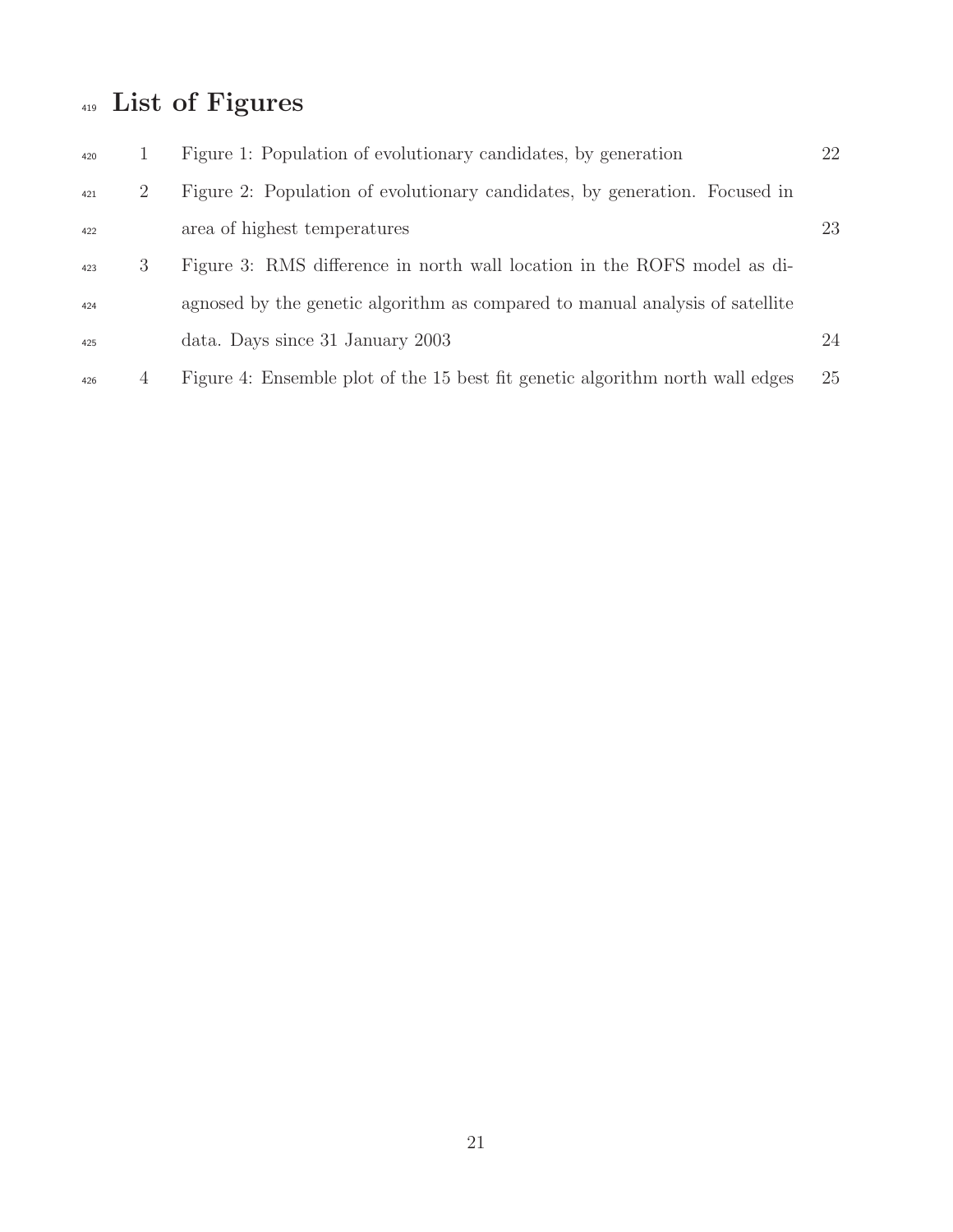

Fig. 1. Figure 1: Population of evolutionary candidates, by generation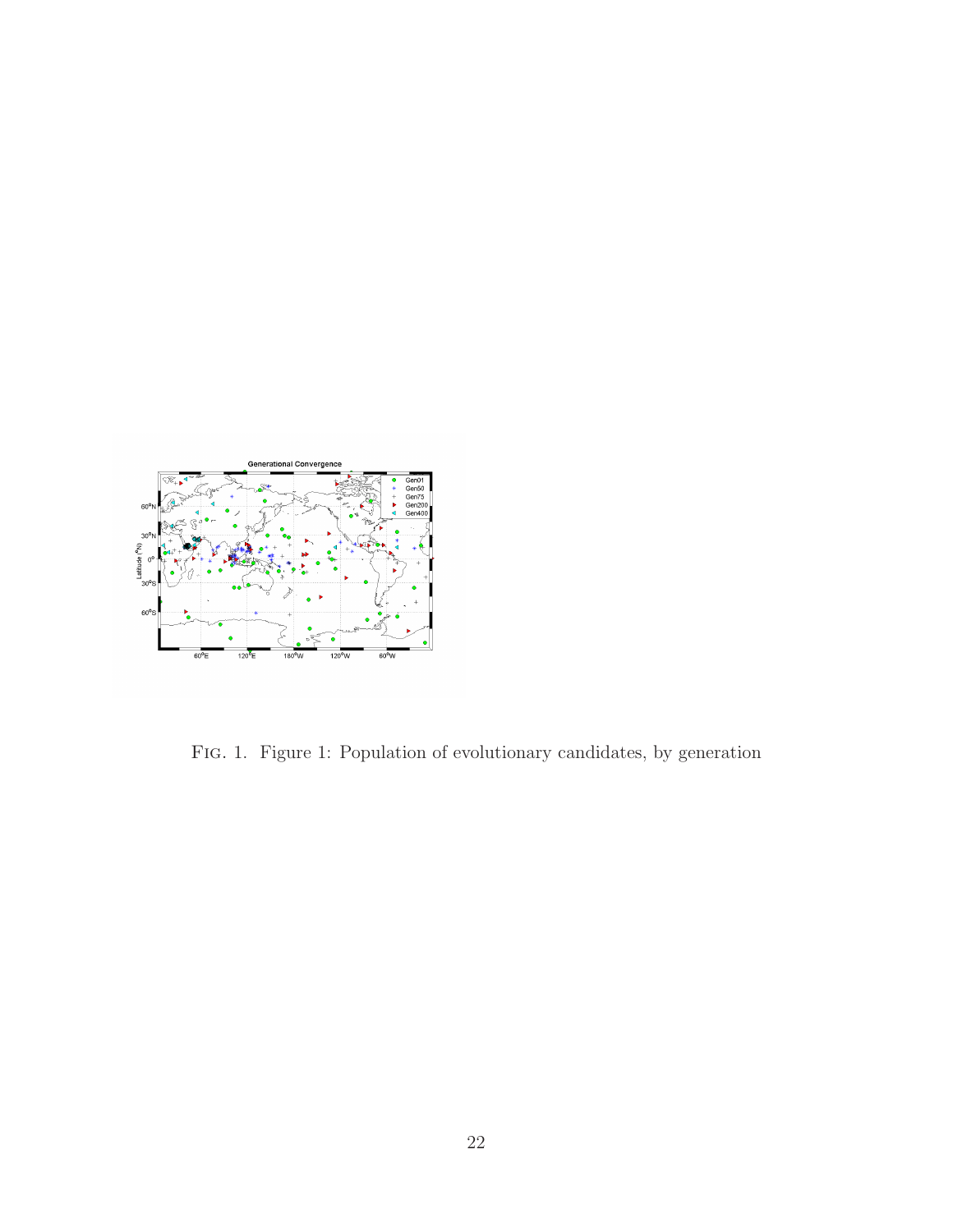

Fig. 2. Figure 2: Population of evolutionary candidates, by generation. Focused in area of highest temperatures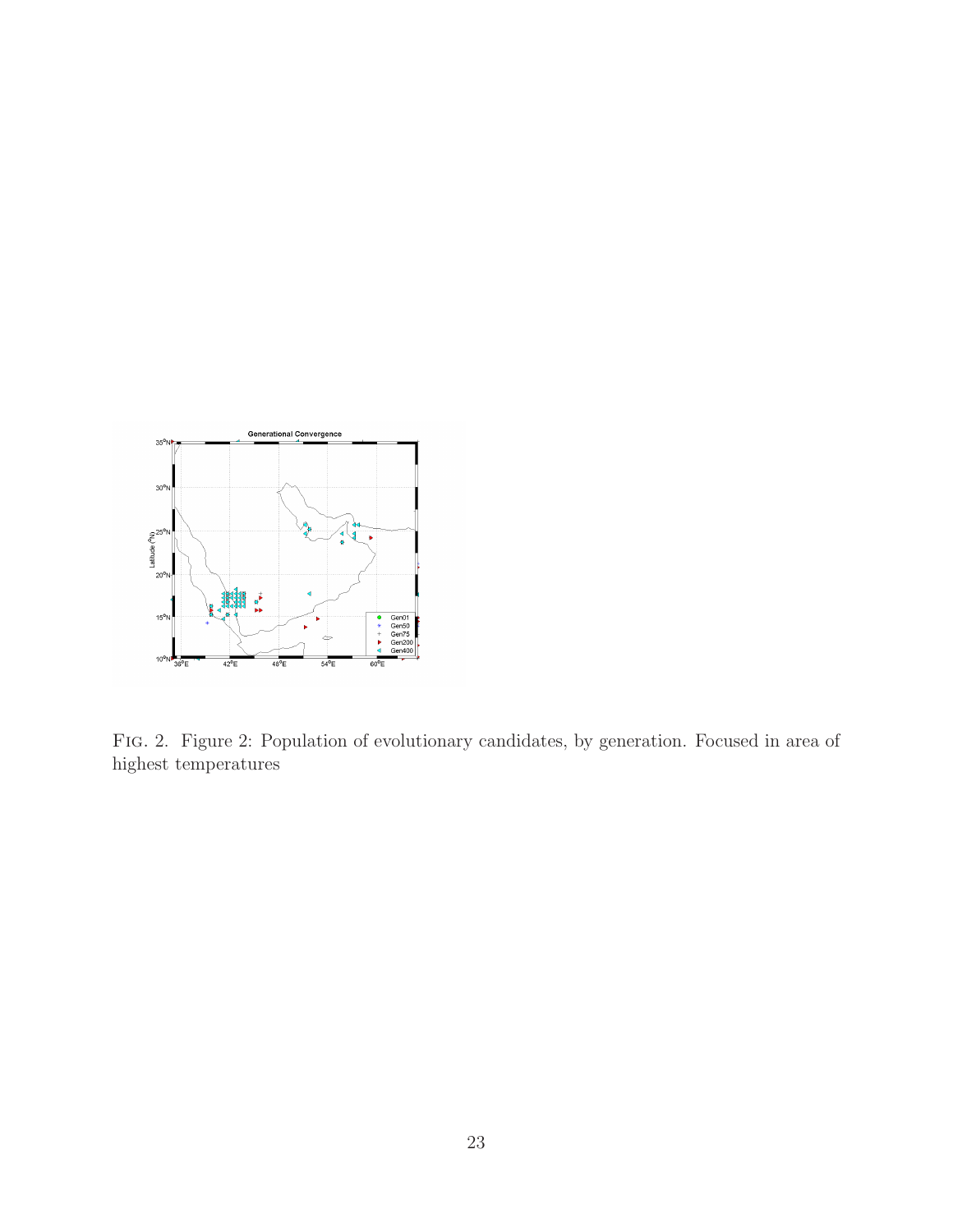

Fig. 3. Figure 3: RMS difference in north wall location in the ROFS model as diagnosed by the genetic algorithm as compared to manual analysis of satellite data. Days since 31 January 2003